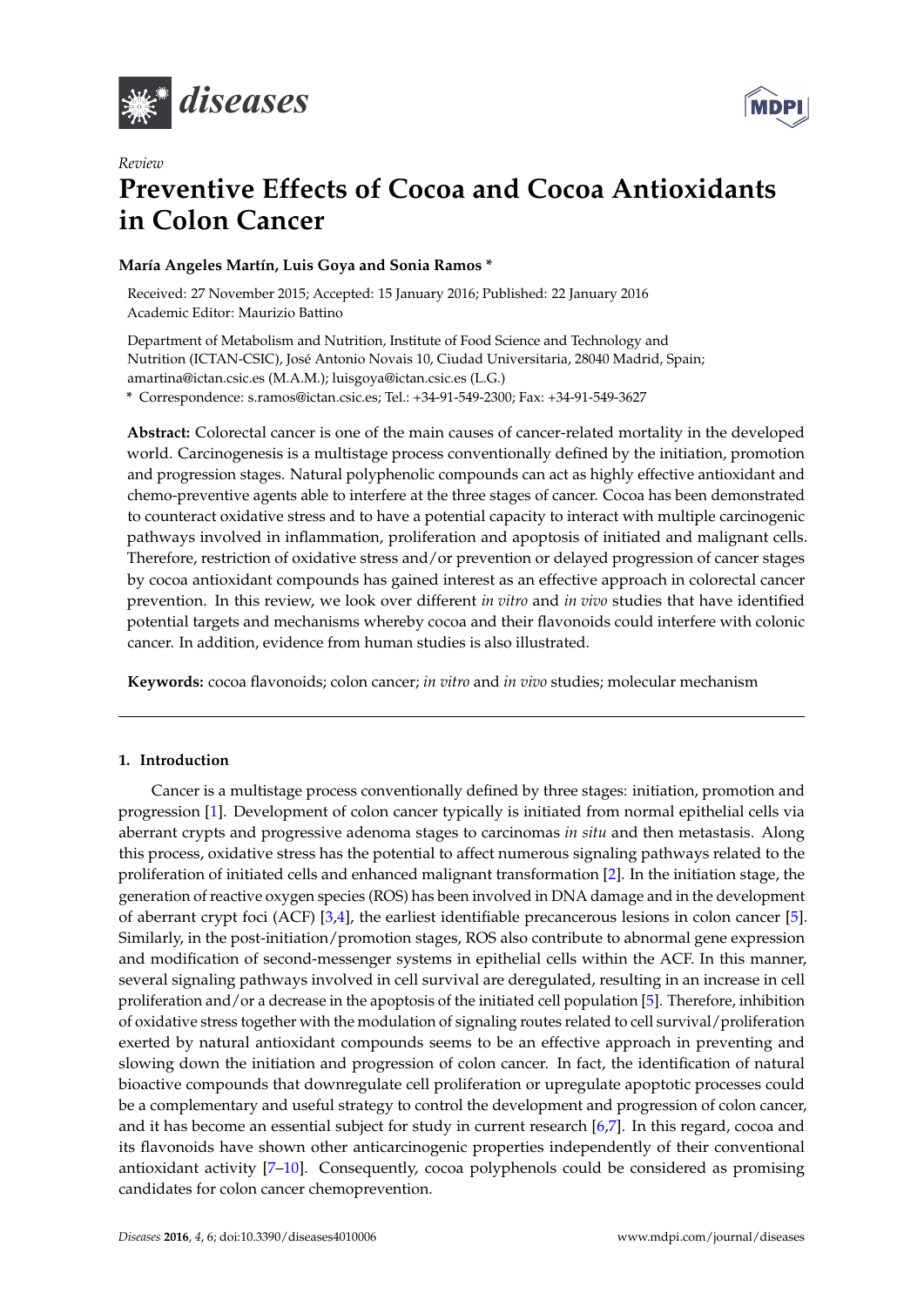Cocoa, the dried and either unfermented or fermented seeds derived from *Theobroma cacao*, has the highest flavanol content of all foodstuffs on a weight basis and is a significant contributor to the total dietary intake of flavonoids [\[11](#page-10-8)[–13\]](#page-10-9). In fact, for many individuals, cocoa products constitute a larger proportion of the diet than foodstuffs containing bioactive compounds with similar properties, such as green tea, wine or soy beans [\[14\]](#page-10-10).

However, health effects derived from cocoa flavonoids depend on their bioavailability, which is *Diseases* **2016**, *4*, 6 2 of 13 also affected by their chemical structure [\[15\]](#page-10-11). In this regard, fermented cocoa contains high quantities of flavanols  $(-)$ -epicatechin (EC),  $(-)$ -catechin and their dimers procyanidins B2 (PB2) and B1 (Figure [1\)](#page-1-0), although other polyphenols, such as naringenin, luteolin, apigenin, quercetin, isoquercitrin (quercetin 3-O-glucoside), quercetin 3-O-arabinose and hyperoside (quercetin 3-O-galactoside), have also been found in minor amounts [\[16\]](#page-10-12). Interestingly, in comparison to other flavonoid-containing foodstuffs, cocoa and its derivative products exhibit a high concentration of larger procyanidins that are poorly absorbed through the gut barrier, and consequently, their beneficial effects would be restricted to the gastrointestinal tract, where they may have an important antioxidant and anticarcinogenic local function [\[6](#page-10-5)-10]. Thus, those oligomers and polymers of flavanols that are not absorbed in the intestine could be metabolized by the microbiota into low molecular weight phenolic acids, which are more bioavailable, and might be well absorbed through the colon [\[17,](#page-10-13)[18\]](#page-11-0). Additionally, recent findings have demonstrated that some of the microbial metabolites derived from cocoa consumption also retain biological properties  $[19]$ . total dietary intervalse of flavonoids  $\frac{1}{\sqrt{1-\frac{1}{\sqrt{1-\frac{1}{\sqrt{1-\frac{1}{\sqrt{1-\frac{1}{\sqrt{1-\frac{1}{\sqrt{1-\frac{1}{\sqrt{1-\frac{1}{\sqrt{1-\frac{1}{\sqrt{1-\frac{1}{\sqrt{1-\frac{1}{\sqrt{1-\frac{1}{\sqrt{1-\frac{1}{\sqrt{1-\frac{1}{\sqrt{1-\frac{1}{\sqrt{1-\frac{1}{\sqrt{1-\frac{1}{\sqrt{1-\frac{1}{\sqrt{1-\frac{1}{\sqrt{1-\frac{1}{\sqrt{1-\$ allowing  $[10]$ . Interestingly, in comparison to other havonold-contain (quercetin 3-*O*-glucoside), quercetin 3-*O*-arabinose and hyperoside (quercetin 3-*O*-galactoside), have are poorly absorbed through the guide through the guide barrier, the consequently, the consequently, the consequent  $\alpha$  some or the micropial metabolites derived from cocoa consumption



<span id="page-1-0"></span>**Figure 1.** Main flavonoids present in fermented cocoa. Chemical structures of (−)-epicatechin and (–)-catechin and their respective dimmers, procyanidins B2 and B1.

for chamoprovestion by bioactive substances is achieved from a  $c$ Evidence for chemoprevention by bioactive substances is achieved from a combination of epidemiological, animal and basic mechanistic studies. Consequently, the interest for understanding the mode of action of cocoa and its flavanols has been recently rising, especially in cultured colonic and the polyphenolic compounds compounds compounds continued. Then, then, then, then, then, then, then, then, then, then, then, then, then, then, then, then, then, then, then, then, then, then, then, then, then, then, the cells, although it has not been fully elucidated. In addition, it also remains to be demonstrated whether these mechanisms are involved in cancer prevention in humans. In the present work, different *in vitro* studies that have identified the potential targets and mechanisms whereby cocoa and their polyphenolic compounds could interfere with colonic cancer cells are reviewed. Then, the potential beneficial effects of cocoa in animal models of colon cancer are summarized, and finally, some evidence  $s_{\text{min}}$  is a pathways responsible for the potential chemoprevential chemopreventive activity of cocoactivity of cocoactivity of cocoactivity of cocoactivity of cocoactivity of cocoactivity of cocoactivity of cocoactivit from human studies is also provided.

## 2. Chemopreventive Effects in Cultured Cells

The effect of cocoa and its main flavanols against colon cancer have been studied in cultured cells, which also allow the elucidation of their molecular mechanisms of action (Table [1\)](#page-3-0). All of these studies have shown that pathways responsible for the potential chemopreventive activity of cocoa and its flavonoids are mainly related to their antioxidant and anti-inflammatory properties and their ability to inhibit proliferation and to induce apoptotic cell death. In addition, to the best of our knowledge, it should be noted that no studies have been performed in HT-29 cells, which is one of the "standard" colon cancer cell models.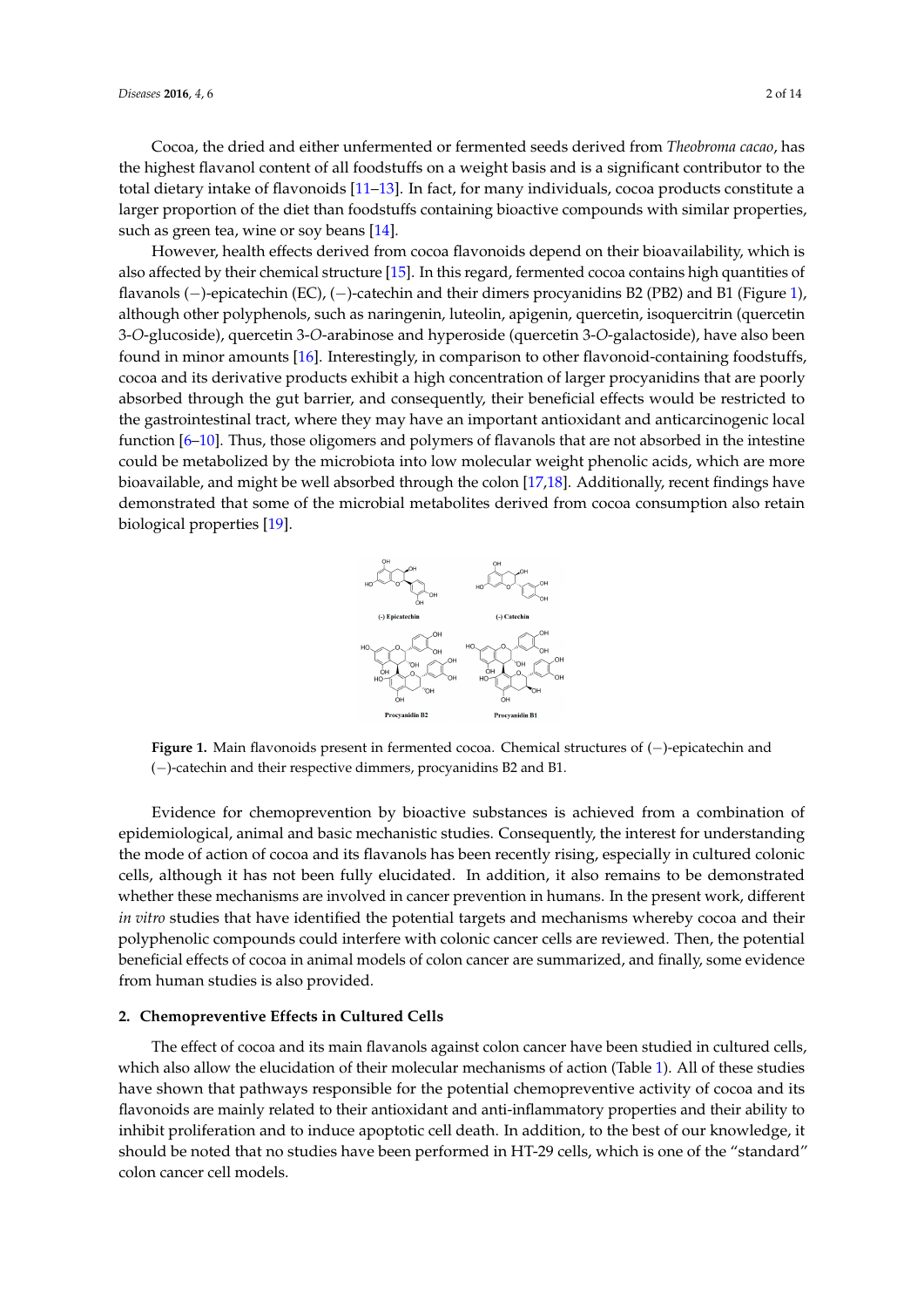| <b>Biological Activity</b>              | Flavonoid               | <b>Cell</b> | Concentration                                                                                            | Output                                                                                                                          | References |
|-----------------------------------------|-------------------------|-------------|----------------------------------------------------------------------------------------------------------|---------------------------------------------------------------------------------------------------------------------------------|------------|
| Antioxidant                             | Cocoa                   | Caco-2      | $10 \mu g/mL$                                                                                            | acrylamide-incubated cells: $\downarrow$ GSH depletion,<br>$\downarrow$ ROS generation, $\uparrow \gamma$ -GCS, $\uparrow$ GST  | $[20]$     |
| Antioxidant                             | Procyanidin B2          | Caco-2      | $10 \mu M$ (5.79 μg/mL)                                                                                  | acrylamide-incubated cells: JGSH depletion,<br>$\downarrow$ ROS generation, $\uparrow \gamma$ -GCS, $\uparrow$ GST              | $[20]$     |
| Antioxidant                             | Epicatechin             | Caco-2      | acrylamide-incubated cells: $\downarrow$ GSH depletion,<br>$10 \mu M (2.9 \mu g/mL)$<br>↓ ROS generation |                                                                                                                                 | $[20]$     |
| Apoptosis and<br>proliferation/survival | Cocoa                   | Caco-2      | $10 \mu g/mL$                                                                                            | ↓ acrylamide-induced caspase-3 and p-JNK                                                                                        | $[20]$     |
| Apoptosis and<br>proliferation/survival | Procyanidin B2          | Caco-2      | $10 \mu M$ (5.79 μg/mL)                                                                                  | ↑ ERK, ↑ p38, ↓ acrylamide-induced<br>caspase-3 and p-JNK                                                                       | $[20]$     |
| Antioxidant                             | Catechin                | Int-407     | $100 \mu M (29 \mu g/mL)$                                                                                | $\downarrow$ lipid peroxidation, $\downarrow$ ROS formation, $\uparrow$<br>$GPx, \uparrow$ GR, $\uparrow$ Nrf2, $\uparrow$ HO-1 | $[21]$     |
| Antioxidant                             | Epicatechin             | Caco-2      | $1-10 \mu M$<br>$(0.29 - 2.9 \,\mu g/mL)$                                                                | t-BOOH-treated cells: ↓ ROS generation, ↓<br>$LDH$ , = $GPx$ , = $GST$ , = $GR$                                                 | $[22]$     |
| Apoptosis and<br>proliferation/survival | Procyanidin B2          | $Caco-2$    | $10 \mu M$ (5.79 μg/mL)                                                                                  | $\downarrow$ t-BOOH-induced caspase-3                                                                                           | $[22]$     |
| Apoptosis and<br>proliferation/survival | Epicatechin             | Caco-2      | $10 \mu M (2.9 \mu g/mL)$                                                                                | ↓ t-BOOH-induced caspase-3                                                                                                      | $[22]$     |
| Antioxidant                             | Procyanidin B2          | Caco-2      | $1-10 \mu M$<br>$(0.6 - 5.79 \,\mu g/mL)$                                                                | ↑ GPx, ↑ GST, ↑ GR, ↑ Nrf2 translocation                                                                                        | [22, 23]   |
| Apoptosis and<br>proliferation/survival | Hexamer<br>procyanidins | Caco-2      | $2.5 - 20 \mu M$<br>$(0.73 - 5.81 \,\mu g/mL)$                                                           | ↓ DOC-induced caspase-3, ↓ PPAR cleavage                                                                                        | $[24]$     |
| Apoptosis and<br>proliferation/survival | Hexamer<br>procyanidins | $Caco-2$    | $10 \mu M (2.91 \mu g/mL)$                                                                               | ↓ DOC-induced AKT, ERK, p38 and AP-1                                                                                            | $[24]$     |

Table 1. Effects of cocoa and cocoa flavonoids on colonic cancer cultured cell lines <sup>a</sup>. The arrow indicates an increase (1) or decrease ( $\downarrow$ ) in the levels or activity of the different analyzed parameters, and "=" designates an unmodified parameter. DOC, deoxycholic acid.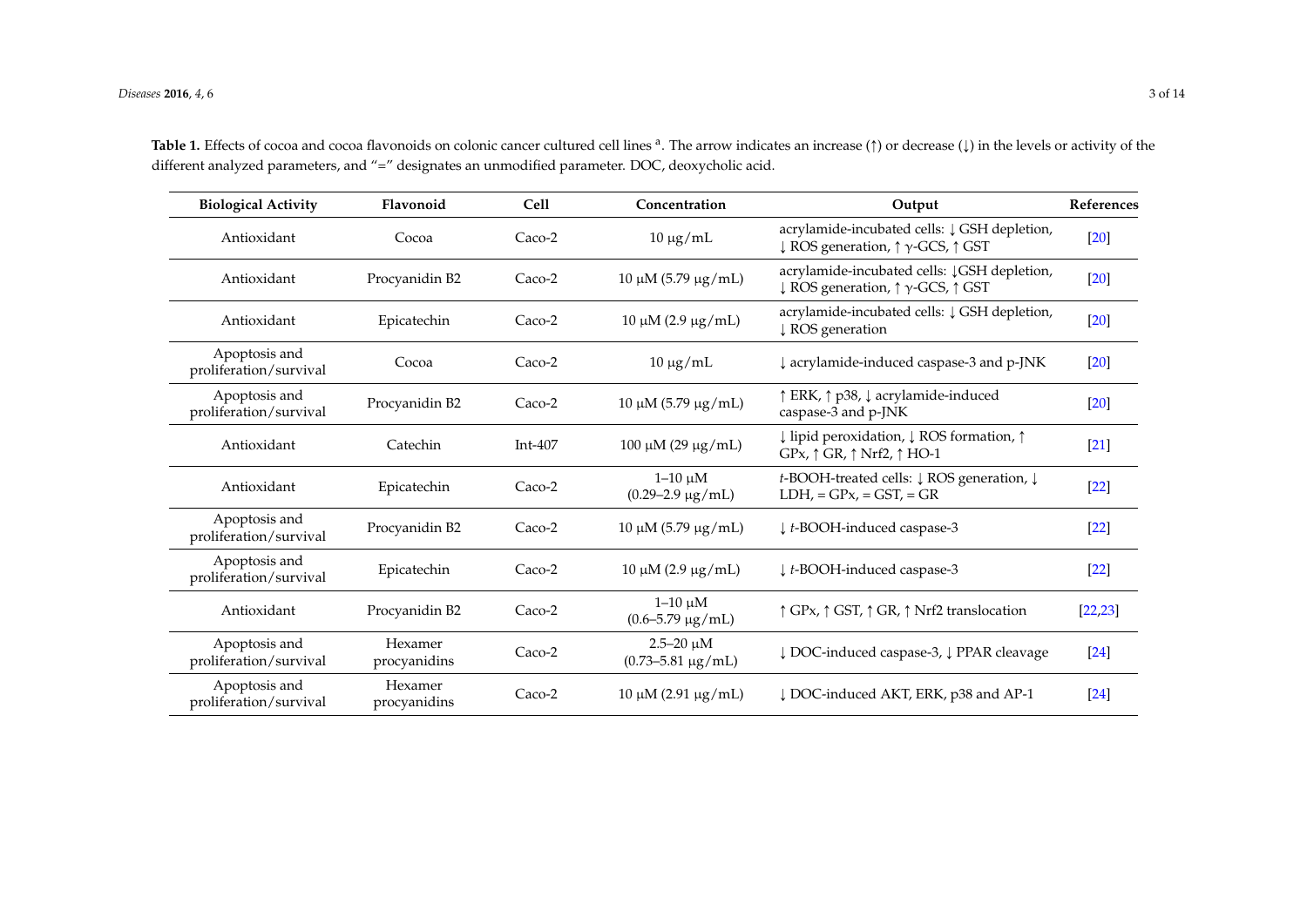Apoptosis and

| <b>Biological Activity</b>              | Flavonoid            | <b>Cell</b> | Concentration                                                | Output                                                                                                                                                               | References |
|-----------------------------------------|----------------------|-------------|--------------------------------------------------------------|----------------------------------------------------------------------------------------------------------------------------------------------------------------------|------------|
| Antioxidant                             | Hexamer procyanidins | Caco-2      | $2.5 - 20 \mu M$<br>$(0.73 - 5.81 \,\mu g/mL)$               | t-BOOH-treated cells: ↓ ROS<br>generation, ↓ LDH ↓ DOC-induced<br>cytotoxicity, ↓ oxidant generation, ↓<br>NADPH oxidase, $\downarrow$ Ca <sup>2+</sup>              | [24,25]    |
| Anti-inflammatory                       | Hexamer procyanidins | Caco-2      | $2.5 - 60 \mu M$<br>$(0.73 - 17.4 \text{ µg/mL})$            | TNF-treated cells: ↓ NF-KB<br>activation ( $\downarrow$ p-IkB, $\uparrow$ IkB, $\downarrow$ p50 and<br>p65 translocation, ↓ NF-KB-DNA<br>binding), $\downarrow$ iNOS | $[25]$     |
| Anti-inflammatory                       | Cocoa                | Caco-2      | $50 \mu M$ (gallic<br>acid equivalents,<br>$14.5 \,\mu g/mL$ | ↓ PGE2, ↑ COX-1, IL-stimulated<br>cells: $\downarrow$ PGE2, = IL-8, = NF- $\kappa$ B                                                                                 | $[26]$     |
| Anti-inflammatory                       | Cocoa                | Caco-2      | $10 \mu g/mL$                                                | TNF-treated cells: ↓ IL-8, ↓ COX-2,<br>↓ iNOS, ↓ NFKB activation                                                                                                     | $[27]$     |
| Cell cycle                              | Polymer procyanidins | Caco-2      | $5 - 100 \mu g/mL$                                           | $G2/M$ arrest, $\downarrow$ ornithine<br>decarboxylase, $\downarrow$<br>S-adenosylmethionine<br>decarboxylase                                                        | $[28]$     |
| Cell cycle                              | Epicatechin          | LoVo        | $5 - 1000 \mu M$<br>$(1.45 - 290 \text{ µg/mL})$             | S arrest                                                                                                                                                             | $[29]$     |
| Apoptosis and<br>proliferation/survival | Procyanidin B2       | SW480       | $10 - 50 \mu M$<br>$(5.79 - 28.93 \mu g/mL)$                 | ↑ proliferation, ↑ p-AKT, ↑ p-ERK                                                                                                                                    | $[30]$     |
| Apoptosis and<br>proliferation/survival | Procyanidin B2       | Caco-2      | $10 - 50 \mu M$<br>$(5.79 - 28.93 \mu g/mL)$                 | $=$ proliferation, $=$ p-AKT, $=$ p-ERK                                                                                                                              | $[30]$     |

**Table 1.** *Cont.*

<sup>a</sup> Concentration in µg/mL was calculated as epicatechin equivalents.

 $=$  proliferation,  $=$  p-AKT,  $=$  p-ERK [\[30\]](#page-11-12)

<span id="page-3-0"></span>Apoptosis and<br>
Ficatechin SW480 and Caco-2  $10-50 \mu M$ <br>
(2.9–14.5  $\mu$ g/mL)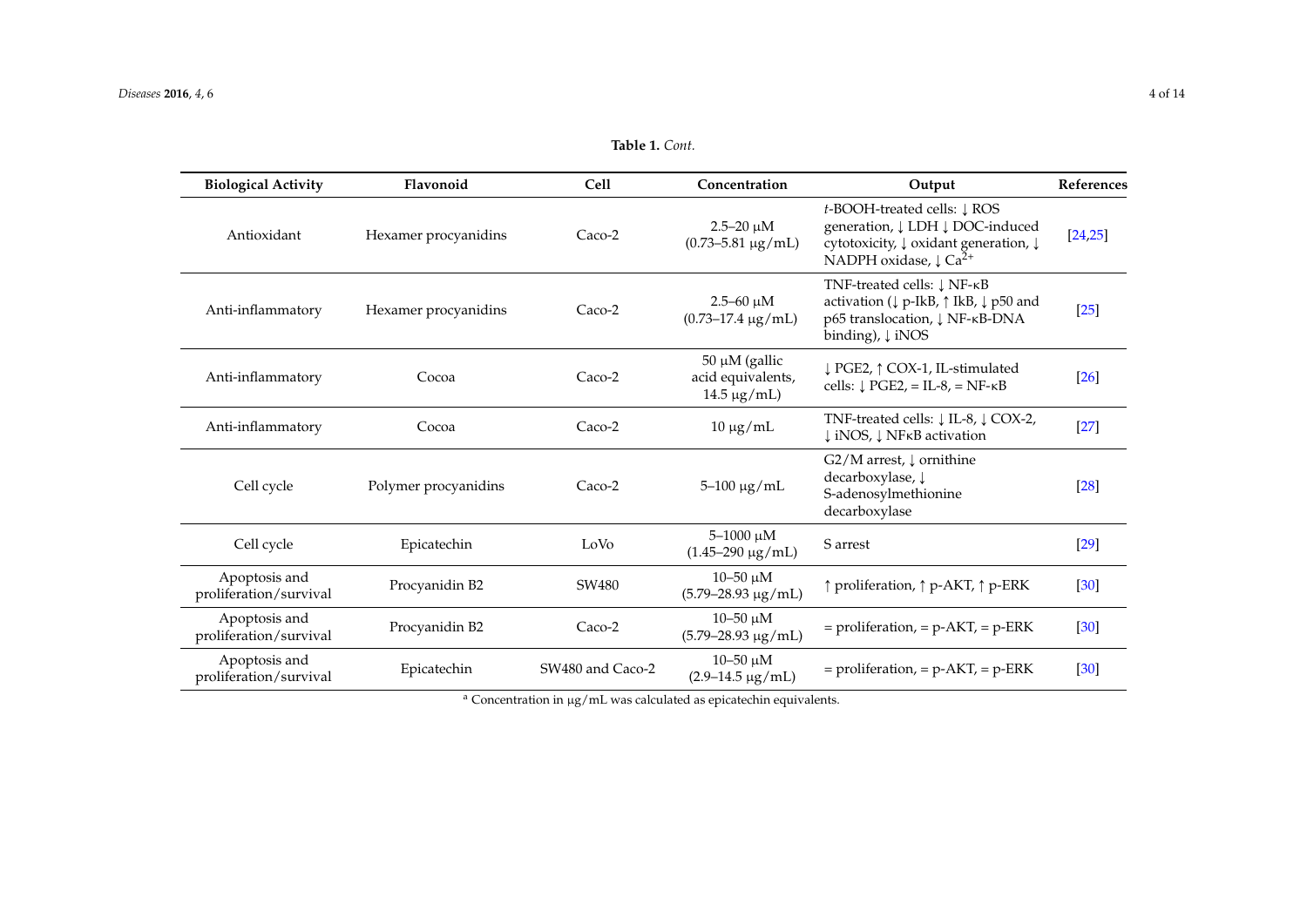Aerobic organisms cannot avoid free radical and ROS generation, which are produced during normal oxygen metabolism or induced by exogenous damage [\[9,](#page-10-14)[31\]](#page-11-13). In a physiological situation, cells maintain the balance between the generation and counteraction of ROS through non-enzymatic processes (mainly glutathione (GSH)) and enzymatic defenses (catalase (CAT), glutathione peroxidase (GPx), glutathione reductase (GR), glutathione-S-transferase (GST) superoxide dismutase (SOD), *etc.*) [\[9](#page-10-14)[,31\]](#page-11-13). However, when the cellular balance is altered and antioxidant defenses overwhelmed, cells can be damaged. Thus, ROS overproduction may lead to the formation of highly reactive oxidation products, activation of carcinogens, formation of oxidized DNA bases and DNA strand breaks. All of these modifications might provoke errors during DNA replication and genetic alterations, modulate transcription of redox-regulated proteins, *etc.*, leading to enhanced cell proliferation and tumor promotion/progression [\[31\]](#page-11-13).

Cocoa and its flavonoids are strong antioxidant substances. Cocoa retains a potent antioxidant capacity as compared to other foods, such as teas and red wine, and this property has been associated to its flavonoid content [\[11\]](#page-10-8). Remarkably, the structural characteristics of flavanols allow them to act as hydrogen donors (radical-scavenging) and metal-chelating antioxidants. In addition, cocoa and its flavonoids can prevent the DNA damage caused by free radicals or carcinogenic agents acting through the modulation of enzymes related to oxidative stress (CAT, GR, GPx, SOD, *etc.*) and the alteration of the procarcinogenic metabolism by inhibiting phase I drug-metabolizing enzymes (cytochrome P450) or activating phase II conjugating-enzymes (glucuronidation, sulfation, acetylation, methylation and conjugation) [\[6\]](#page-10-5). In this regard, colonic cancer Caco-2 cells pretreated for 20 h with a cocoa phenolic extract or with the pure cocoa flavanols EC and PB2 at realistic concentrations  $(10 \mu g/mL$  for cocoa phenolic extract and 10 µM for EC and PB2, respectively) prevented acrylamide-induced cytotoxicity (5 mM for 24 h) by restraining GSH consumption and ROS generation [\[20\]](#page-11-14). In detail, the reduced GSH content and the subsequent enhanced ROS generation induced by the toxic were highly prevented by the cocoa extract and PB2, whereas these effects were only partially restored by EC incubation. This feature could be partially attributed to the fact that the monomer mainly acted as a free radical scavenger. Nevertheless, similar to what was reported for other polyphenols and antioxidants [\[6\]](#page-10-5), PB2 and the cocoa phenolic extract could protect cells by counteracting several types of radicals, upregulating antioxidant defenses and modulating signaling pathways related to cell survival. In this line, PB2 and the cocoa phenolic extract were able to augment the levels of gamma-glutamyl cysteine synthase (γ-GCS) and glutathione-S-transferase (GST) in the mentioned experimental conditions in Caco-2 cells [\[20\]](#page-11-14).

Cocoa and its phenolic compounds also exert their protective effect towards oxidative stress by targeting the transcription factor NF-E2-related factor-2 (Nrf2) and the Kelch-like ECH-associated protein 1 (Keap1), which participate in the regulation of the antioxidant response element (ARE). Thus, the regulation of Keap1 can lead to the nuclear accumulation of Nrf2 and the subsequent ARE activation [\[6\]](#page-10-5). Hence, catechin (100  $\mu$ M) decreased lipid peroxidation and ROS and increased the activity of GPx and GR, total sulfhydryl groups, as well as the expression of Nrf2 and hemeoxygenase-1 (HO-1) in a time-dependent manner in intestinal Int-407 cells [\[21\]](#page-11-15).

Pure PB2 and EC (1–10  $\mu$ M) reduced ROS generation without affecting GSH content in Caco-2 cells, and PB2 evoked a dose-dependent increase in GPx, GR and GST activities after 20 h of incubation [\[22\]](#page-11-16). Consequently, Caco-2 cells treated with EC or PB2 (10  $\mu$ M) for 20 h and then submitted to an oxidative stress induced by *tert*-butyl hydroperoxide (*t*-BOOH, 400 µM) presented a reduced ROS production, evoked a protection from necrosis (measured as decreased lactate dehydrogenase (LDH) leakage) and showed higher viability than cells plainly incubated with the stressor [\[22\]](#page-11-16). Furthermore, this protective effect exerted by PB2 (10 µM, for 20 h) against the oxidative injury induced by *t*-BOOH occurred through the upregulation of the expression of GSTP1 [\[23\]](#page-11-17). PB2 treatment also enhanced nuclear Nrf2 levels at 3 h, peaked at 6 h and remained elevated up to 20 h of incubation. Accordingly,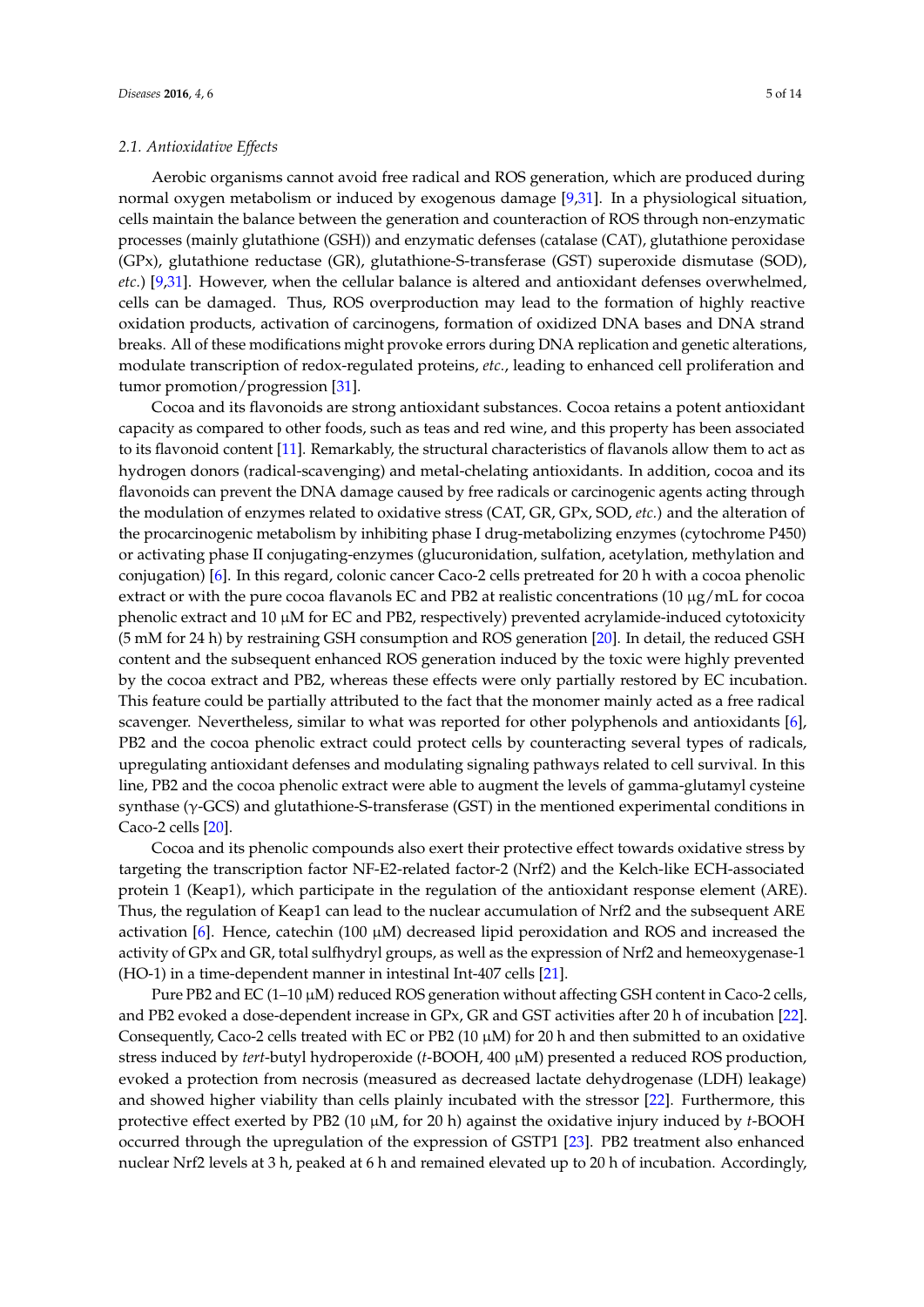this procyanidin significantly increased the GSTP1 mRNA levels and activity at 4–20 h of incubation, which was accompanied by enhanced protein expression levels at 8 and 20 h [\[23\]](#page-11-17).

Cocoa procyanidin dimers and trimers protected Caco-2 cells from the loss of integrity of the bilayer induced by oxidants through the interaction with membrane phospholipids, presumably with their polar head group [\[32\]](#page-11-18). In this line, a cocoa hexameric procyanidin fraction (2.5–20 µM) interacted with the Caco-2 cell membranes preferentially at the water–lipid interface without affecting their integrity after 30 min of incubation [\[24](#page-11-19)[,25\]](#page-11-20). Likewise, this hexameric procyanidin fraction inhibited the deoxycholic acid (DOC)-induced cytotoxicity and partly prevented the generation of oxidants following NADPH oxidase inhibition, as well as the DOC-evoked increase in cellular calcium [\[24,](#page-11-19)[25\]](#page-11-20).

#### *2.2. Anti-Inflammatory Effects*

Chronic inflammation, infections and immune diseases lead to oxidative stress, which has been linked to carcinogenesis [\[6\]](#page-10-5). In fact, chronic inflammation constitutes a major risk for colorectal cancer [\[6](#page-10-5)[,7](#page-10-6)[,33\]](#page-11-21), and most inflammation-associated colorectal cancers retain the activation of the transcription factor nuclear factor-kappa B (NF-kB) and inflammatory mediators (tumor necrosis factor (TNFα), cyclooxygenase-(COX)-2, *etc.*), all of these markers being related to cell proliferation, anti-apoptotic activity, angiogenesis and metastasis [\[6\]](#page-10-5).

Cocoa extract repressed the inflammatory mediator prostaglandin E2 (PGE2) in human cancer Caco-2 cells [\[26\]](#page-11-22). Cells treated with a polyphenolic extract of cocoa (equivalent to 50  $\mu$ M of gallic acid) for 4 h and later stimulated with interleukin-(IL)-1β for 24 or 48 h displayed a reduced PGE2 synthesis, although IL-8 secretion and NF-κB activity continued to increase [\[26\]](#page-11-22). Unexpectedly, the cocoa polyphenolic extract and without a pro-inflammatory stimulus induced a basal PGE2 synthesis in Caco-2 cells after 24 h of incubation. This result has been related to the stimulation of COX-1, which seems to be involved in preserving the mucosal integrity [\[26\]](#page-11-22).

Furthermore, pretreatment with a cocoa phenolic extract, at a realistic dose (10  $\mu$ g/mL) for 20 h, reduced the increase in IL-8 secretion and both COX-2 and inducible nitric oxide synthase (iNOS) expressions provoked by TNF $\alpha$  (40 ng/mL for 24 h) in Caco-2 cells [\[27\]](#page-11-23). In these experimental conditions, cocoa phenolic extract reduced both phosphorylated levels of c-Jun N-terminal kinase (JNK) and nuclear translocation of NK- $\kappa$ B induced by TNF $\alpha$ , pointing to the relevance of this pathway to reduce the intestinal inflammation [\[27\]](#page-11-23). Similarly, Caco-2 cells treatment with  $2.5-20 \mu M$  hexameric procyanidins for 30 min, prior to incubation with TNFα (10 ng/mL) for a further 5–30 min, avoided the TNFα-induced NF-kB activation, prevented the phosphorylation and degradation of the inhibitor of κB (IκB), p50 and RelA nuclear translocation and NF-kB-DNA binding, as well as iNOS expression and cell oxidant increase [\[25\]](#page-11-20). These effects take place because hexameric procyanidins can interact with the plasma membrane of the intestinal cells to preferentially inhibit the binding of TNFα to its receptor and the subsequent NF-kB activation [\[25\]](#page-11-20). In this regard, a very recent study on human colon cancer cells suggests that high-molecular weight polymeric cocoa procyanidins may be the most effective for preventing loss of gut barrier function and epithelial inflammation, which are critical steps in the pathogenesis of inflammatory bowel disease and colon cancer [\[34\]](#page-11-24).

#### *2.3. Antiproliferative and Apoptotic Effects*

Suppression of cell proliferation and induction of differentiation and apoptosis are relevant strategies in preventive approaches. Deregulated cell cycle and resistance to apoptosis are hallmarks of cancer [\[6,](#page-10-5)[7\]](#page-10-6). Cell cycle control is a highly regulated process, and any alteration of cell cycle-specific proteins (cyclins, cyclin-dependent kinases (CDKs), CDK inhibitors, *etc.*) can alter and/or inhibit the continuous proliferation of cancer cells [\[6\]](#page-10-5). Therefore, regulation of cell cycle constitutes an important target for cocoa and its polyphenols in chemoprevention.

Procyanidin-enriched extracts and procyanidins prevented Caco-2 cell growth [\[28\]](#page-11-25). After 48 h of treatment, procyanidins extracts with a flavanol and procyanidin content of 501 mg/g induced 25% growth inhibition, whereas the procyanidin-enriched extracts (flavanol and procyanidin content: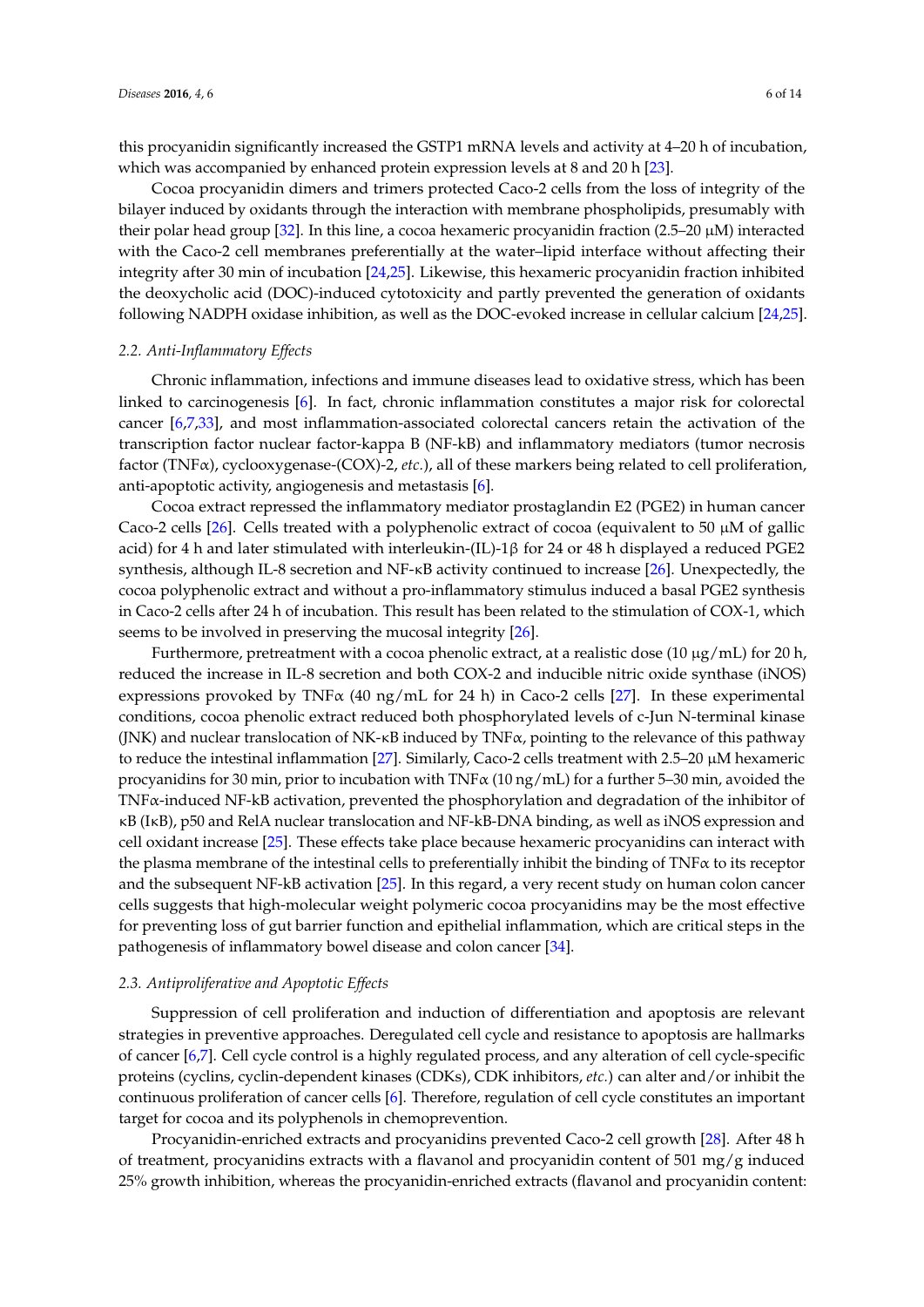941 mg/g) provoked a 75% growth inhibition. In contrast, cocoa powder samples, which consisted of a flavanol and procyanidin content of 141 mg/g, did not evoke any growth inhibitory effect in Caco-2 cells. Moreover, 50 µg/mL procyanidin-enriched extracts blocked the cell cycle at G2/M phase, without inducing apoptosis, and reduced the polyamine metabolism by constraining the ornithine decarboxylase and S-adenosylmethionine decarboxylase activities, which has been partly associated with the cell cycle blockage at the G2/M phase [\[28\]](#page-11-25). Likewise, incubation of colon cancer-derived LoVo cells with 5 and 1000  $\mu$ M EC for 24 h arrested the cell cycle in the S phase without inducing apoptosis [\[29\]](#page-11-26). Importantly, lower concentrations of EC seemed to slightly promote the proliferation of LoVo cells.

Programmed-cell death, which may be considered one of the important targets in a preventive approach against cancer, is a complex process that involves the active participation of affected cells in a self-destruction cascade [\[6](#page-10-5)[,7\]](#page-10-6). Apoptosis induction implicates the participation of death receptors (extrinsic pathway) and/or the mitochondria (intrinsic route), leading to the modulation of pro- and anti-apoptotic Bcl-2 proteins (Bcl-2, Bcl-xL, Bid, Bad, Bax, *etc.*) [\[6,](#page-10-5)[7\]](#page-10-6). Both cascades converge in a common executor mechanism involving DNA endonucleases, which cleave regulatory and structural molecules and activated proteases (caspases) and lead to the cellular death [\[6](#page-10-5)[,7\]](#page-10-6).

Cocoa polyphenols prevent the cytotoxicity evoked by oxidative stress inducers through the ability of these compounds to restrain the increase in ROS levels and the subsequent activation of caspase-3, which leads to apoptosis induction [\[7\]](#page-10-6). Consequently, incubation of Caco-2 cells with PB2 (10  $\mu$ M) and a cocoa polyphenolic extract (10  $\mu$ g/mL) or with EC or PB2 (10  $\mu$ M) for 20 h protected against acrylamide- and *t*-BOOH-induced apoptosis, respectively [\[20,](#page-11-14)[22\]](#page-11-16). Likewise, pretreatment with hexameric procyanidins (2.5–20  $\mu$ M) delayed the deoxycholic acid-induced apoptosis in Caco-2 cells, as repressed caspase-3 activation by halting poly-(ADP-ribose) polymerase (PPAR) cleavage [\[24\]](#page-11-19).

Phosphatidyl-inositol-3-kinase (PI3K)/protein kinase B (AKT and the extracellular regulated kinases/mitogen-activated protein kinase (ERKs/MAPK)) are the most relevant signaling pathways involved in cell proliferation and survival regulation [\[6,](#page-10-5)[7\]](#page-10-6). As mentioned above, PB2 (10  $\mu$ M) and a cocoa polyphenolic extract (10  $\mu$ g/mL) protected colonic Caco-2 cells against acrylamide-induced cytotoxicity by avoiding the increase in the levels of p-JNK induced by the toxic, whereas ERK seemed to play an indirect protective role through the promotion of cell proliferation and survival signaling [\[20\]](#page-11-14). In the case of Caco-2 stressed with *t*-BOOH, PB2 (10 µM) also prevented cell damage by upregulating GSTP1 through the activation of ERK and p38 and Nrf2 translocation [\[23\]](#page-11-17). Similarly, preincubation of Caco-2 cells with hexameric procyanidins (10  $\mu$ M, 30 min) averted oncogenic events initiated by deoxycholic acid through the interaction with cell membranes and prevented the activation of AKT, ERK and p38, as well as the transcription factor activator protein-1 (AP-1) [\[24\]](#page-11-19). Interestingly, PB2 (20–50  $\mu$ M, 24 h) promoted cell growth in SW480 cells by enhancing p-AKT and p-ERK levels, although these proteins were unaffected under the same experimental conditions in Caco-2 cells [\[30\]](#page-11-27). EC (10–50  $\mu$ M, 24 h) did not evoke any effect on Caco-2 and SW480 cell survival-proliferation pathways [\[30\]](#page-11-27). This different response, ranging from no effect of any of the flavanols on Caco-2 cells to a survival/proliferative effect of PB2 on the SW480 cell line, depends on the distinct chemical structure of the compound and the different degree of colon cancer cell differentiation [\[30\]](#page-11-27). Moreover, it has been suggested that the capability of procyanidins to interact with the cell membrane and to prevent cell membrane-associated events can in part explain their effects [\[24\]](#page-11-19).

## **3. Chemopreventive Effects in Animal Models**

Colon cancer prevention by cocoa and its major components can also be studied in animal models of genetic and chemically-induced colon cancer. Although colonic cell culture models have clearly demonstrated the antioxidant and chemopreventive abilities of cocoa and its flavonoids, only experimental models for colorectal cancer could offer the opportunity to assess the contribution of this natural dietary compound to the potential prevention of colon cancer. In this regard, carcinogen-induced rodent models have been shown to mimic many features of human non-familial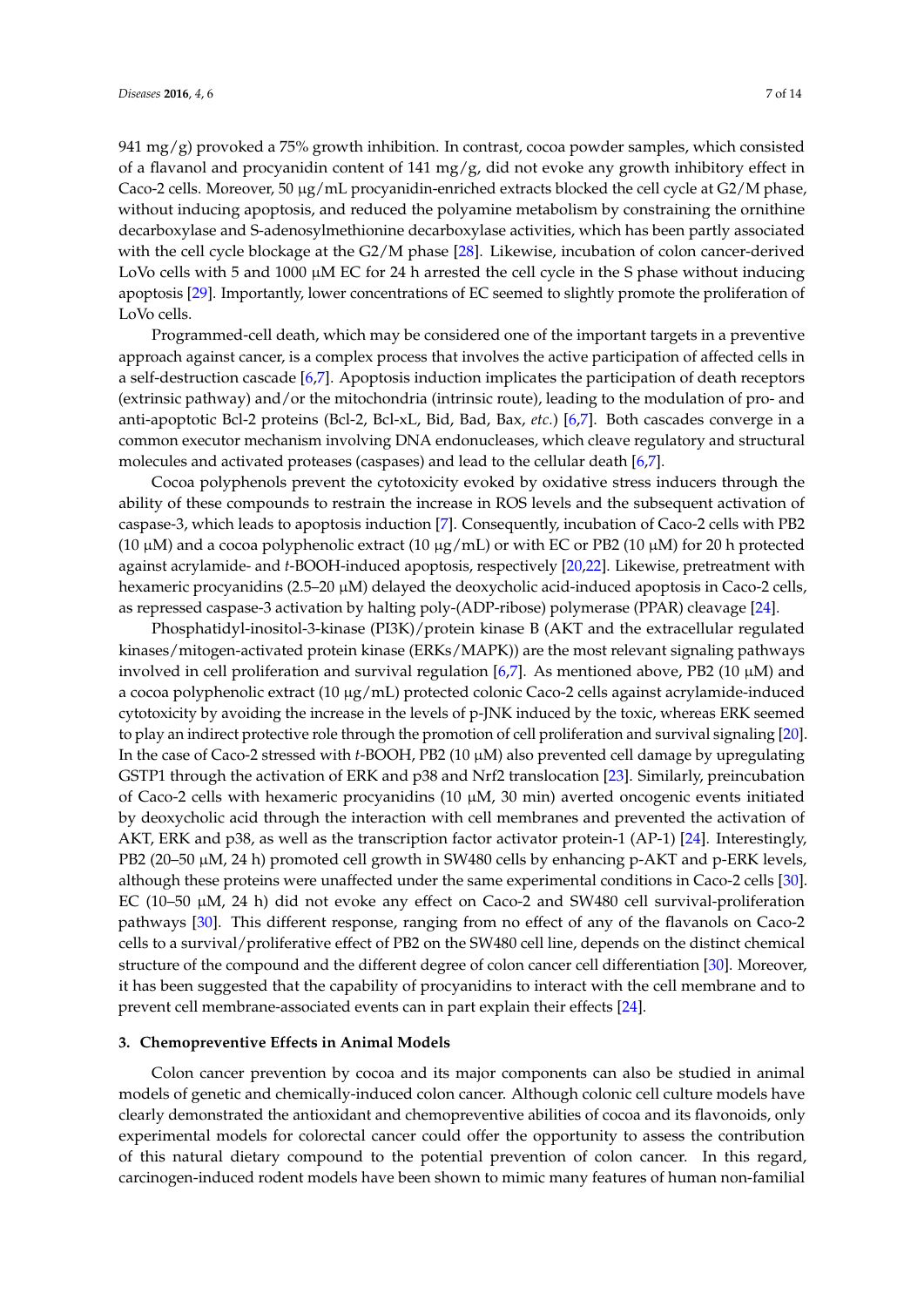colorectal cancer (non-genetic based) [\[35\]](#page-11-28), which is the most common type of colon cancer and which occurs sporadically. Thus, induction of colon tumors could be achieved by the administration of carcinogens, such as nitrosamines, heterocyclic amines, aromatic amines, 1,2-dimethylhydrazine and azoxymethane (AOM). Among these, the AOM model has been extensively used to examine the chemopreventive effect of numerous compounds on colon cancer [\[36\]](#page-11-29). Administration of AOM to rodents induces the development of the ACF colonic preneoplastic lesions that may progress into cancer with time [\[1\]](#page-10-0). Indeed, ACF represent the earliest identifiable intermediate precancerous lesions during colon carcinogenesis in both laboratory animals and humans [\[37\]](#page-12-0).

The potentially important role of cocoa and their phenolic compounds for colon cancer prevention was first proven by Weyant and coworkers [\[38\]](#page-12-1). In this work, the authors demonstrated that the cocoa flavanol catechin added to a diet (0.1 and 1%, which has been estimated by the authors to correspond to a daily dose of 8 mg/kg (+)-catechin in humans, that is 480 mg for a 60-kg human that might be obtained from approximately 25 g cocoa) reduced the formation of intestinal tumors by 75% and 71%, respectively, in a genetic mice model of multiple intestinal neoplasia that spontaneously develops multiple intestinal tumors. Further mechanistic studies related this effect to (+)-catechin-induced changes in integrin-mediated intestinal cell-survival signaling, involving structural alteration of the actin cytoskeleton and decreased focal adhesion kinase (FAK) tyrosine phosphorylation. All of these suggested that (+)-catechin could prevent the progression of initiated enterocytes to the adenoma stage, as FAK has been implicated in the regulation of cell migration, one of the earliest changes in adenoma development [\[39\]](#page-12-2).

In another study, male Wistar rats were fed with a cocoa-enriched diet (12%, which according to the body surface area normalization method [\[40\]](#page-12-3) would correspond to a daily dose of 78 g of cocoa, containing 1560 mg of polyphenols, for a 60-kg human ) for eight weeks starting two weeks before the AOM administration (20 mg/kg bw). As estimated, all rats injected with AOM developed aberrant crypts (100% incidence) [\[41\]](#page-12-4). Nevertheless, the cocoa-rich diet diminished the AOM-induced ACF formation and especially those ACF with larger number of crypts ( $\geq 4$  crypts), which exhibit a higher tendency to progress into malignancy. Therefore, a cocoa-supplemented diet was able to abolish the early phase of chemically-induced colon carcinogenesis. This inhibitory effect of cocoa on AOM-induced preneoplastic lesions was related to its anti-oxidative and anti-inflammatory properties. Thus, cocoa circumvented the oxidative stress induced by AOM, as it recovered to control levels the reduced content of GSH and the activities of GPx, GR and GST induced by the toxic. Consequently, the cocoa-enriched diet avoided the subsequent enhancement in the phosphorylated levels of AKT and ERK provoked by AOM, as well as the decrease in the values of cyclin D1 and cell proliferation, measured as proliferating cell nuclear antigen levels (PCNA). Cocoa flavanols also repressed intestinal inflammation induced by AOM by inhibiting the NF-κB signaling and downregulating pro-inflammatory COX-2 and iNOS expression [\[41\]](#page-12-4). Furthermore, cocoa supplementation upregulated Bax and downregulated Bcl-xL levels in the colon tissue of AOM-treated rats, suggesting that cocoa was also able to induce apoptosis as another complementary mechanism of chemoprevention during the progression of carcinogenesis [\[41\]](#page-12-4). In the same rat model of AOM-induced colon cancer, a diet including dark chocolate has been reported to reduce cell proliferation and some gene expression involving inflammation (COX-2 and p-65-NF-kB), resulting in a lower number of early preneoplastic lesions [\[42\]](#page-12-5).

To conclude with the animal experimentation, it has been very recently observed that dietary cocoa (5% and 10%, which according to the body surface area normalization method would approximately correspond to a daily dose of 32.5–65 g of cocoa, containing 650–1300 mg of polyphenols, for a 60-kg human) inhibits colitis-associated cancer in a mouse model of AOM/dextran sulfate sodium (DSS)-induced chronic inflammation by preserving the redox status of the animals and limiting cell proliferation [\[43\]](#page-12-6). Thus, cocoa ingestion for 62 days highly reduced lipid oxidation and prevented the decrease in the activities/levels of antioxidant defenses (GSH, SOD, CAT, GPx and GR) induced by AOM/DSS administration. Moreover, cocoa-rich diets effectively decreased the expression of iNOS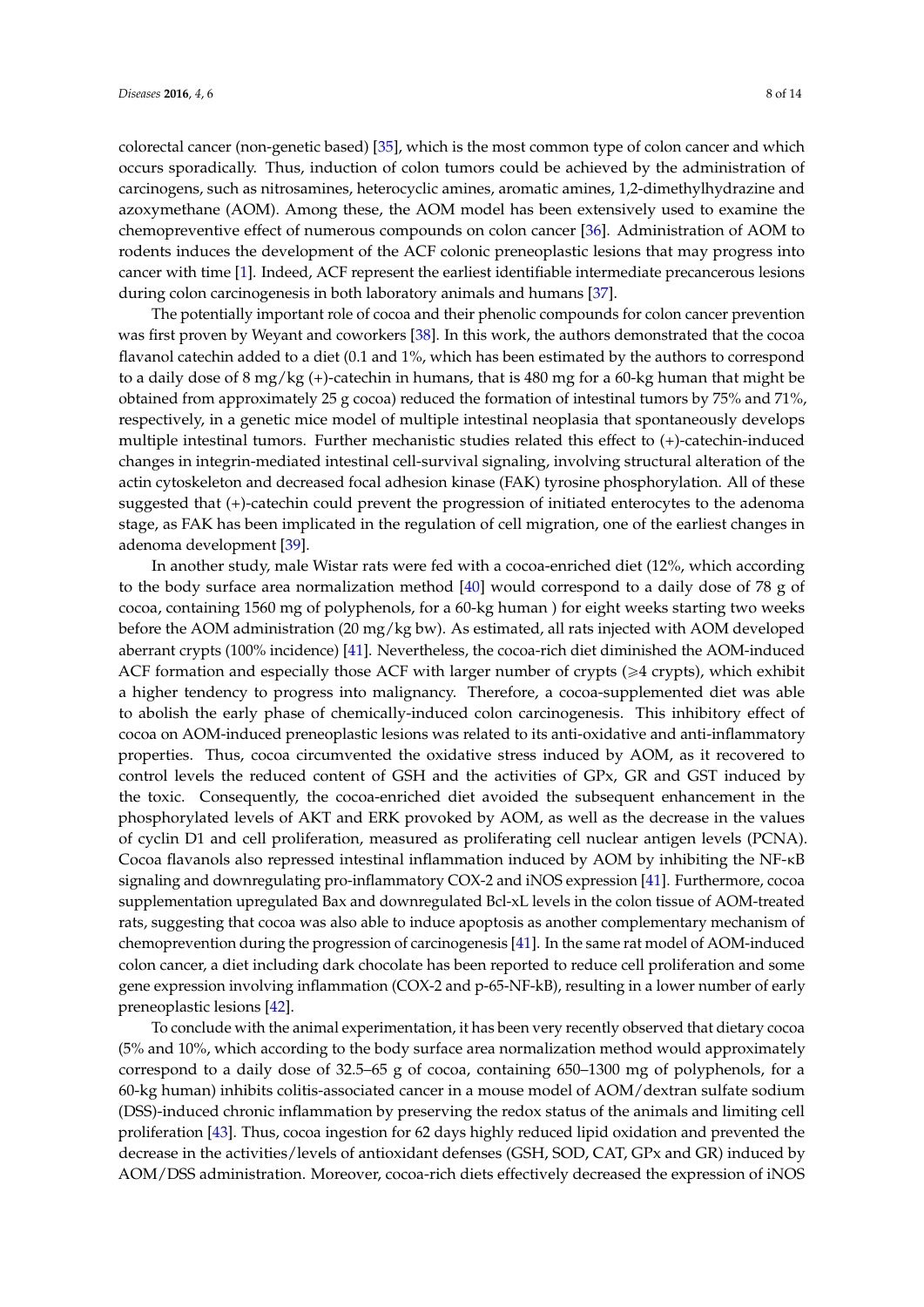and COX-2 and activated the Nrf2/Keap1 pathway, as well as its downstream targets, such as NQO1 and UDP-GT [\[43\]](#page-12-6). In the same experimental conditions, a cocoa-enriched diet was also able to suppress the IL-6/STAT3 pathway and to induce apoptosis, as increased levels of Bax and caspase-3 together with diminished Bcl-xl values were observed in cocoa-fed mice [\[44\]](#page-12-7).

## **4. Evidence of Chemopreventive Effects in Humans**

Even though cell culture and animal studies have indicated a promising cancer-preventive efficiency, chemopreventive properties of cocoa polyphenols in patients remain to be clarified. Epidemiologic studies of cocoa intake and colon cancer risk are few, and those assessing mortality by cancer provide only weak support for a benefit of cocoa. Consequently, confirmation of colon cancer-preventive efficacy in humans requires large and long-lasting controlled clinical trials.

# *4.1. Epidemiologic Studies*

In support of the anti-colon cancer effect of cocoa is the case of the Kuna tribe living in the San Blas district of Panama. Kuna drink a flavanol-rich cocoa as their main beverage, providing more than 900 mg/day, and, thus, probably have the most flavonoid-rich diet of any population [\[45\]](#page-12-8). When cause-specific death rates from year 2000–2004 were compared in mainland Panama and the San Blas islands where Kuna live by examining death certificates, the rate of cardiovascular disease and cancer among island-dwelling Kuna was much lower than in mainland Panama. This comparatively lower risk among Kuna might reflect a very high flavanol intake [\[45\]](#page-12-8).

Another prominent case in support of the cancer-preventive effect of cocoa in humans is the data from the Iowa Women's Study, which provided evidence of an inverse relation between catechin consumption and colorectal cancer incidence in post-menopausal women [\[46\]](#page-12-9). In the same line, Rossi *et al.* [\[47\]](#page-12-10) have shown that high dietary proanthocyanidin intake (not necessarily from cocoa) is associated with a reduced risk of colorectal cancer, particularly cancer of the rectum. Nevertheless, some human studies have failed to show a beneficial impact of cocoa intake in the rate of cancer appearance. In this line, another study did not show a significant correlation between a high chocolate dietary pattern and any stage of colorectal disease, ranging from polyps, to adenomas and colorectal cancer [\[48\]](#page-12-11). In addition, an adenoma study performed in North Carolina also failed to detect a significant association between chocolate consumption and lower prevalence of adenomatous polyps and colorectal cancer [\[49\]](#page-12-12). This lack of correlation between chocolate intake and colon cancer could be related to the intake of chocolates with a low amount of flavanols, *i.e.*, with a small percentage of cocoa, as the case of milk chocolate, and/or to a problem related to the power because of the small sample size of the group [\[48\]](#page-12-11).

Finally, there are a number of human studies that have shown a negative effect of cocoa intake on overall cancer incidence and, in particular, on colon cancer. In a French case-control study, chocolate was identified as a risk factor for colorectal cancer [\[50\]](#page-12-13). In this regard, it should be highlighted that the high intake of refined carbohydrates and sugar, which is present in the chocolate, especially in those with a low amount of cocoa, has been associated with colon cancer via their effect on insulin and IGF-I [\[48\]](#page-12-11). In any case, the global association at least may serve to stimulate further epidemiological and experimental studies.

## *4.2. Intervention Studies*

At present, there are no human intervention studies aiming to show an association between cocoa intake and colon cancer prevention, but a few human intervention trials show that cocoa positively regulates intermediary factors in cancer progression [\[51\]](#page-12-14).

Recently, different studies have focused on the modulation of antioxidant and anti-inflammatory status by consumption of cocoa products. Spadafranca and co-workers [\[52\]](#page-12-15) have reported that dark chocolate consumption significantly improved DNA resistance to oxidative stress. In this trial, healthy subjects were assigned to a daily intake of 45 g of dark chocolate or white chocolate (lacking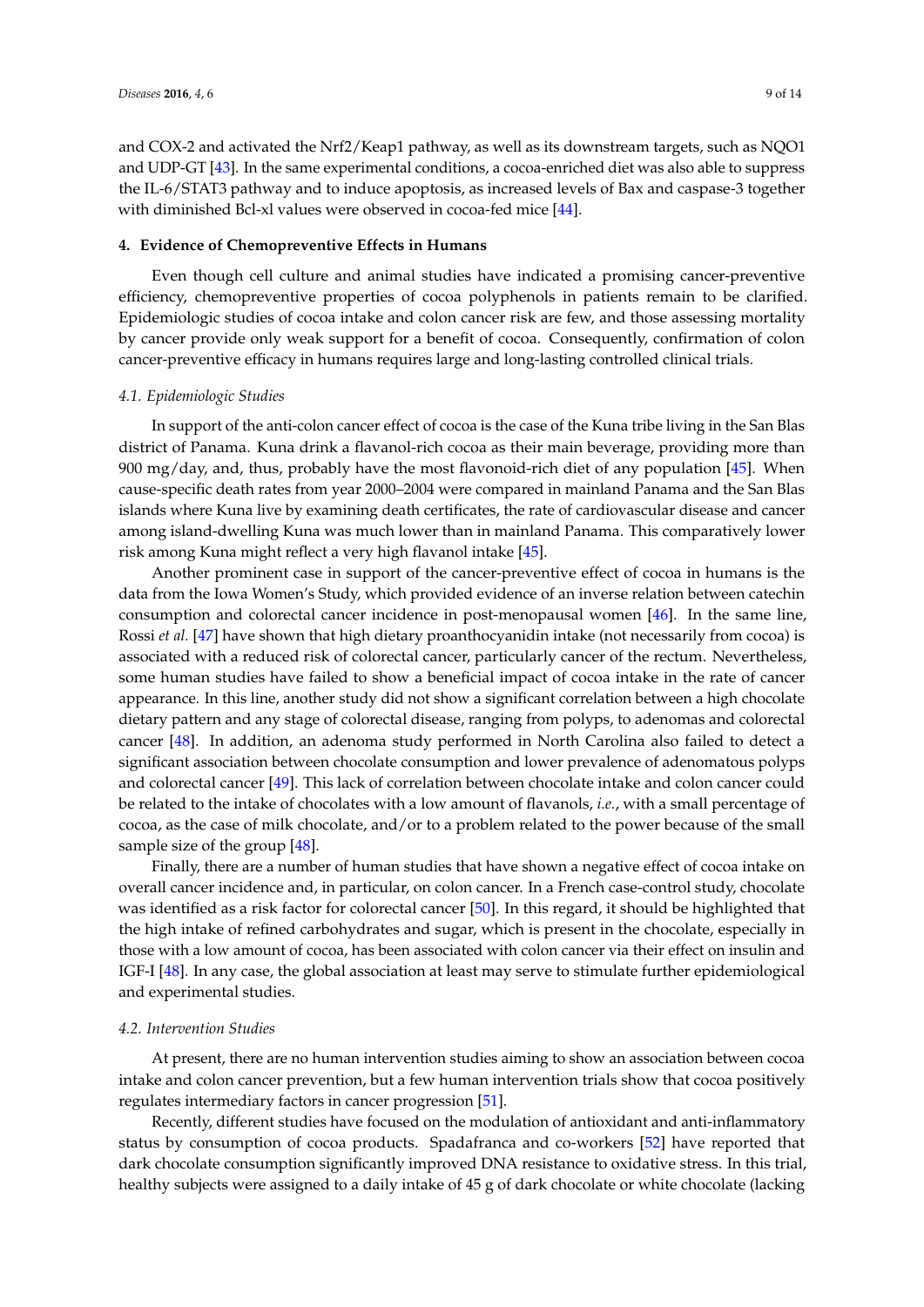flavonoids) for 14 days, and it has been shown that the oxidative damage to mononuclear blood cells DNA was diminished in the group consuming dark chocolate after 2 h of ingestion, while the effect disappeared after 22 h. The anti-inflammatory effect of cocoa flavanols has been reinforced by *in vitro* and *ex vivo* studies, although these effects have not always been replicated *in vivo* [\[53\]](#page-12-16). Consequently, cocoa consumption reduced NF-κB activation in peripheral blood mononuclear cells in healthy voluntaries [\[54\]](#page-13-0), but biomarkers of inflammation, such as IL-6, were unaltered in patients at high risk of cardiovascular disease consuming cocoa powder [\[55\]](#page-13-1). Although the results from the limited epidemiological and human trials that are available are not conclusive, cocoa has consistently demonstrated an ability to increase serum antioxidant status and, therefore, to theoretically reduce cancer risk.

# **5. Conclusions**

This review reports the potential chemopreventive actions of cocoa and its main flavanols against colon cancer (Figure [2\)](#page-9-0). In this line, their potential cellular molecular mechanisms of action include the regulation of different antioxidant defenses and numerous key proteins of signal transduction pathways related to inflammation, cell proliferation, differentiation and apoptosis. These actions could **5. Conclusions**  contribute to preserve a balanced redox status and to prevent the initiation and progression of an uncontrolled cell growth, as well as to avoid a pro-inflammatory environment. In addition, animal studies have proven that cocoa and its main flavanols would prevent and/or slow down the initiation promotion of colon cancer. However, amounts administrated are probably higher than what a person should normally consume and, despite these doses could be achievable through supplementation, more moderate quantities of cocoa would be desirable. Importantly, human intervention studies have reported some favorable changes in biomarkers for antioxidant status. Therefore, it could be suggested that daily consumption of small amounts of flavanols and procyanidins from cocoa or chocolate, together with an ordinary dietary intake of flavonoids, would constitute a natural approach to potentially prevent colon cancer with minimal toxicity. Nevertheless, cocoa and its derivative products merit further investigations, since the molecular mechanisms of action are not completely elucidated. Additionally, extensive well-controlled and well-designed human epidemiological and intervention studies are needed to fully assess the potential of cocoa in terms of optimal dose, route of administration, cancer targets and preventive activities. of colon cancel. Thowever, amounts administrated are probably inglier than wit the some favorable enarges in commences for andonally states. Therefore, constitute allowing and the molecular incentialisms of action are not terms cancer targets and preventive activities.

<span id="page-9-0"></span>

**Figure 2.** Mechanisms involved in the potential chemopreventive effects of cocoa and its flavonoids **Figure 2.** Mechanisms involved in the potential chemopreventive effects of cocoa and its flavonoids against colorectal cancer. The arrows indicate an increase (↑) or decrease (↓) in the levels or activity of the different analysed parameters. ACF, aberrant crypt foci. the different analysed parameters. ACF, aberrant crypt foci.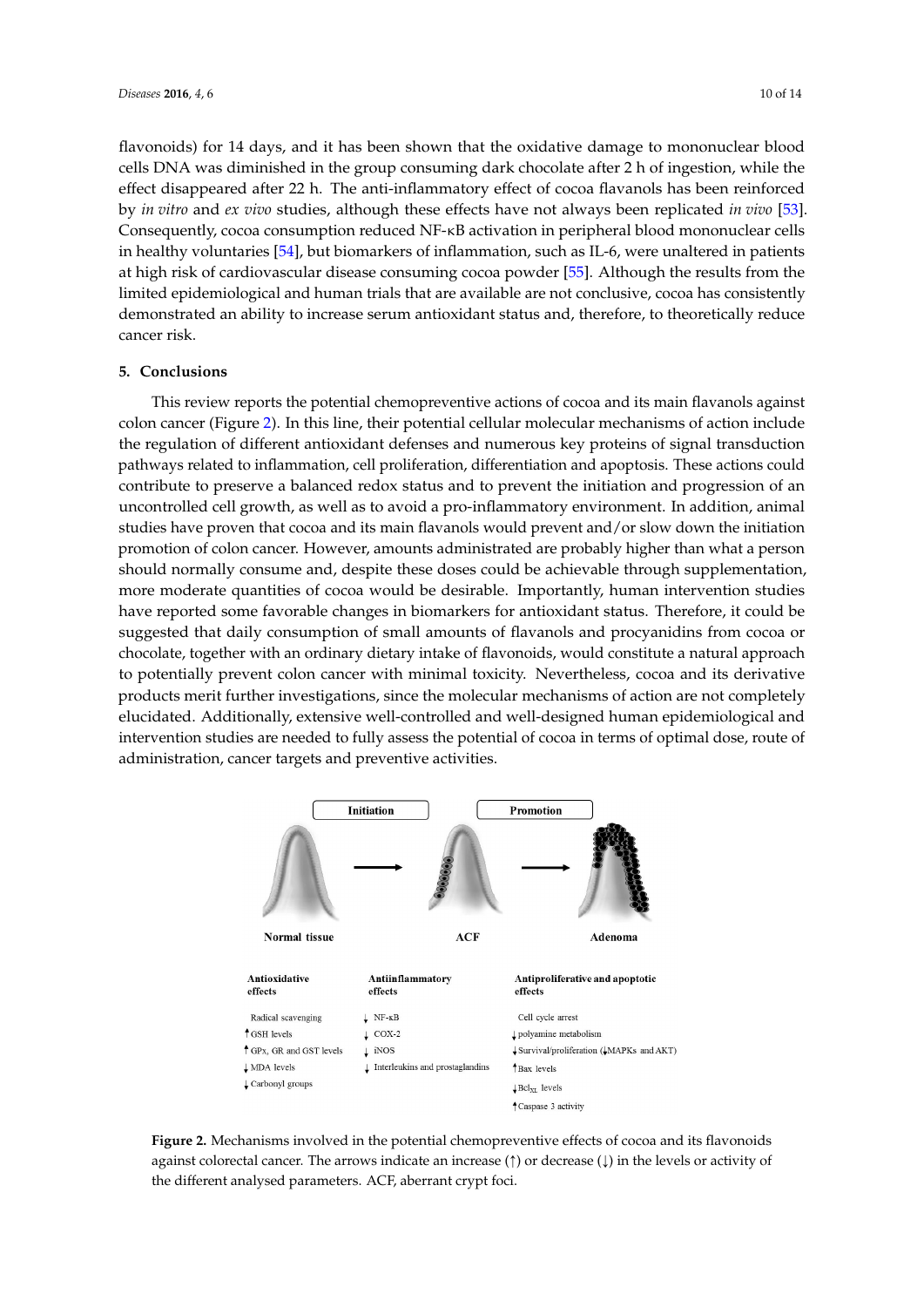**Acknowledgments:** Several studies included in this review were supported by Grant AGL2010-17579. This work was also supported by Grant AGL2014-58205-REDC from the Spanish Ministry of Science and Innovation (MICINN).

**Author Contributions:** S.R. wrote the effects of cocoa and cocoa antioxidants in cultured cells, M.A.M. wrote the effects in animals and L.G. wrote the effects in humans. All authors critically reviewed and approved the final manuscript.

**Conflicts of Interest:** The authors declare no conflict of interest.

## **References**

- <span id="page-10-0"></span>1. Pritchard, C.C.; Grady, W.M. Colorectal cancer molecular biology moves into clinical practice. *Gut* **2011**, *60*, 116–129. [\[CrossRef\]](http://dx.doi.org/10.1136/gut.2009.206250) [\[PubMed\]](http://www.ncbi.nlm.nih.gov/pubmed/20921207)
- <span id="page-10-1"></span>2. Reuter, S.; Gupta, S.C.; Chaturvedi, M.M.; Aggarwal, B.B. Oxidative stress, inflammation, and cancer: How are they linked? *Free Radic. Biol. Med.* **2010**, *49*, 1603–1616. [\[CrossRef\]](http://dx.doi.org/10.1016/j.freeradbiomed.2010.09.006) [\[PubMed\]](http://www.ncbi.nlm.nih.gov/pubmed/20840865)
- <span id="page-10-2"></span>3. Aoi, W.; Naito, Y.; Takagi, T.; Kokura, S.; Mizushima, K.; Takanami, Y. Regular exercise reduces colon tumorigenesis associated with suppression of iNOS. *Biochem. Biophys. Res. Commun.* **2010**, *399*, 14–19. [\[CrossRef\]](http://dx.doi.org/10.1016/j.bbrc.2010.07.023) [\[PubMed\]](http://www.ncbi.nlm.nih.gov/pubmed/20633535)
- <span id="page-10-3"></span>4. Chiou, Y.-S.; Tsai, M.-L.; Nagabhushanam, K.; Wang, Y.-J.; Wu, C.H.; Ho, C.T.; Pan, M.H. Pterostilbene is more potent than resveratrol in preventing azoxymethane (AOM)-induced colon tumorigenesis via activation of the NF-E2-related factor 2 (Nrf2)-mediated antioxidant signaling pathway. *J. Agric. Food Chem.* **2011**, *59*, 2725–2733. [\[CrossRef\]](http://dx.doi.org/10.1021/jf2000103) [\[PubMed\]](http://www.ncbi.nlm.nih.gov/pubmed/21355597)
- <span id="page-10-4"></span>5. Kim, J.; Ng, J.; Arozulllah, A.; Ewing, R.; Llor, X.; Carroll, R.E.; Benya, R.V. Aberrant crypt focus size predicts distal polyp histopathology. *Cancer Epidemiol. Biomark. Prev.* **2008**, *17*, 1155–1162. [\[CrossRef\]](http://dx.doi.org/10.1158/1055-9965.EPI-07-2731) [\[PubMed\]](http://www.ncbi.nlm.nih.gov/pubmed/18483337)
- <span id="page-10-5"></span>6. Pan, M.-H.; Lai, C.-S.; Wu, J.-C.; Ho, C.-T. Molecular mechanisms for chemoprevention of colorectal cancer by natural dietary compounds. *Mol. Nutr. Food Res.* **2011**, *55*, 32–45. [\[CrossRef\]](http://dx.doi.org/10.1002/mnfr.201000412) [\[PubMed\]](http://www.ncbi.nlm.nih.gov/pubmed/21207511)
- <span id="page-10-6"></span>7. Ramos, S. Cancer chemoprevention and chemotherapy: Dietary polyphenols and signalling pathways. *Mol. Nutr. Food Res.* **2008**, *52*, 507–526. [\[CrossRef\]](http://dx.doi.org/10.1002/mnfr.200700326) [\[PubMed\]](http://www.ncbi.nlm.nih.gov/pubmed/18435439)
- 8. Ramos, S. Effects of dietary flavonoids on apoptotic pathways related to cancer chemoprevention. *J. Nutr. Biochem.* **2007**, *18*, 427–442. [\[CrossRef\]](http://dx.doi.org/10.1016/j.jnutbio.2006.11.004) [\[PubMed\]](http://www.ncbi.nlm.nih.gov/pubmed/17321735)
- <span id="page-10-14"></span>9. Martín, M.A.; Goya, L.; Ramos, R. Potential for preventive effects of cocoa and cocoa polyphenols in cancer. *Food Chem. Toxicol.* **2013**, *56*, 336–351. [\[CrossRef\]](http://dx.doi.org/10.1016/j.fct.2013.02.020) [\[PubMed\]](http://www.ncbi.nlm.nih.gov/pubmed/23439478)
- <span id="page-10-7"></span>10. Ramiro-Puig, E.; Castell, M. Cocoa: Antioxidant and immunomodulator. *Br. J. Nutr.* **2009**, *101*, 931–940. [\[CrossRef\]](http://dx.doi.org/10.1017/S0007114508169896) [\[PubMed\]](http://www.ncbi.nlm.nih.gov/pubmed/19126261)
- <span id="page-10-8"></span>11. Lee, K.W.; Kim, Y.J.; Lee, H.J.; Lee, C.Y. Cocoa has more phenolic phytochemicals and a higher antioxidant capacity than teas and red wine. *J. Agric. Food Chem.* **2003**, *51*, 7292–7295. [\[CrossRef\]](http://dx.doi.org/10.1021/jf0344385) [\[PubMed\]](http://www.ncbi.nlm.nih.gov/pubmed/14640573)
- 12. Rusconi, M.; Conti, A. *Theobroma cacao* L., the Food of the Gods: A scientific approach beyond myths and claims. *Pharmacol. Res.* **2010**, *61*, 5–13. [\[CrossRef\]](http://dx.doi.org/10.1016/j.phrs.2009.08.008) [\[PubMed\]](http://www.ncbi.nlm.nih.gov/pubmed/19735732)
- <span id="page-10-9"></span>13. Vinson, J.A.; Proch, J.; Zubik, L. Phenol antioxidant quantity and quality in foods: Cocoa, dark chocolate, and milk chocolate. *J. Agric. Food Chem.* **2009**, *47*, 4821–4824. [\[CrossRef\]](http://dx.doi.org/10.1021/jf990312p)
- <span id="page-10-10"></span>14. Cooper, K.A.; Donovan, J.L.; Waterhouse, A.L.; Williamson, G. Cocoa and health: A decade of research. *Br. J. Nutr.* **2008**, *99*, 1–11. [\[CrossRef\]](http://dx.doi.org/10.1017/S0007114507795296) [\[PubMed\]](http://www.ncbi.nlm.nih.gov/pubmed/17666148)
- <span id="page-10-11"></span>15. Manach, C.; Williamson, G.; Morand, C.; Scalbert, A.; Rémésy, C. Bioavailability and bioefficacy of polyphenols in humans. I. Review of 97 bioavailability studies. *Am. J. Clin. Nutr.* **2005**, *81*, 230S–242S. [\[PubMed\]](http://www.ncbi.nlm.nih.gov/pubmed/15640486)
- <span id="page-10-12"></span>16. Sánchez-Rabaneda, F.; Jáuregui, O.; Casals, I.; Andrés-Lacueva, C.; Izquierdo-Pulido, M.; Lamuela-Raventós, R.M. Liquid chromatographic/electrospray ionization tandem mass spectrometric study of the phenolic composition of cocoa (*Theobroma cacao*). *J. Mass Spectrom.* **2003**, *38*, 35–42. [\[CrossRef\]](http://dx.doi.org/10.1002/jms.395) [\[PubMed\]](http://www.ncbi.nlm.nih.gov/pubmed/12526004)
- <span id="page-10-13"></span>17. Urpí-Sardá, M.; Monagas, M.; Khan, N.; Lamuela-Raventós, R.M.; Santos-Buelga, C.; Sacanella, E.; Castell, M.; Permanyer, J.; Andrés-Lacueva, C. Epicatechin, procyanidins, and phenolic microbial metabolites after cocoa intake in humans and rats. *Anal. Bioanal. Chem.* **2009**, *394*, 1545–1556. [\[CrossRef\]](http://dx.doi.org/10.1007/s00216-009-2676-1) [\[PubMed\]](http://www.ncbi.nlm.nih.gov/pubmed/19333587)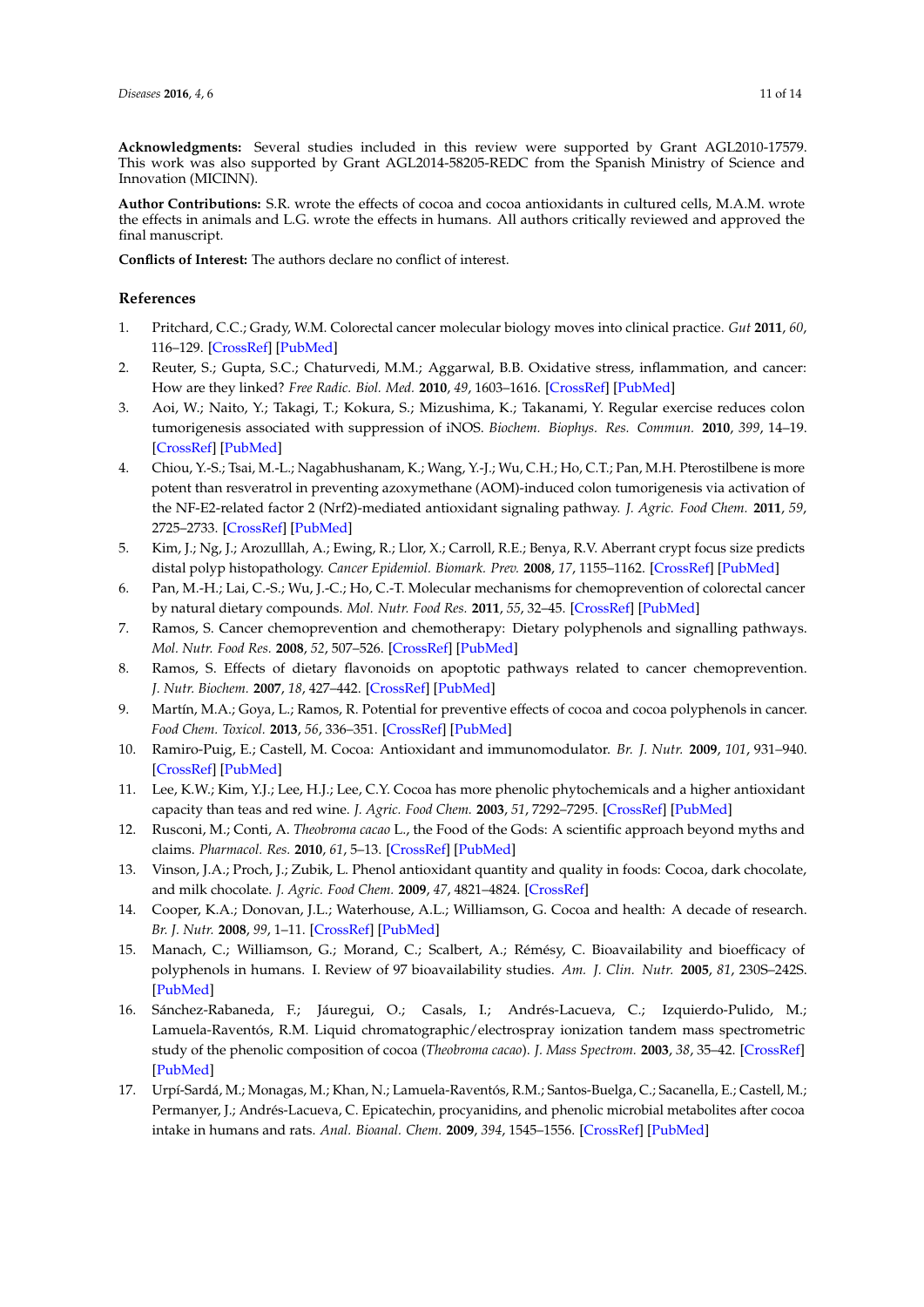- <span id="page-11-6"></span><span id="page-11-5"></span><span id="page-11-4"></span><span id="page-11-3"></span><span id="page-11-2"></span><span id="page-11-0"></span>18. Urpí-Sardá, M.; Ramiro-Puig, E.; Khan, N.; Ramos-Romero, S.; Llorach, R.; Castell, M.; González-Manzano, S.; Santos-Buelga, C.; Andrés-Lacueva, C. Distribution of epicatechin metabolites in lymphoid tissues and testes of young rats with a cocoa-enriched diet. *Br. J. Nutr.* **2010**, *103*, 1393–1397. [\[CrossRef\]](http://dx.doi.org/10.1017/S0007114509993473) [\[PubMed\]](http://www.ncbi.nlm.nih.gov/pubmed/20100378)
- <span id="page-11-7"></span><span id="page-11-1"></span>19. Monagas, M.; Urpí-Sardá, M.; Sánchez-Patán, F.; Llorach, R.; Garrido, I.; Gómez-Cordovés, C.; Andrés-Lacueva, C.; Bartolomé, B. Insights into the metabolism and microbial biotransformation of dietary flavan-3-ols and the bioactivity of their metabolites. *Food Funct.* **2010**, *1*, 233–253. [\[CrossRef\]](http://dx.doi.org/10.1039/c0fo00132e) [\[PubMed\]](http://www.ncbi.nlm.nih.gov/pubmed/21776473)
- <span id="page-11-14"></span><span id="page-11-8"></span>20. Rodríguez-Ramiro, I.; Ramos, S.; Bravo, L.; Goya, L.; Martín, M.A. Procyanidin B2 and a cocoa polyphenolic extract inhibit acrylamide-induced apoptosis in human Caco-2 cells by preventing oxidative stress and activation of JNK pathway. *J. Nutr. Biochem.* **2011**, *22*, 1186–1194. [\[CrossRef\]](http://dx.doi.org/10.1016/j.jnutbio.2010.10.005) [\[PubMed\]](http://www.ncbi.nlm.nih.gov/pubmed/21334869)
- <span id="page-11-15"></span><span id="page-11-10"></span><span id="page-11-9"></span>21. Cheng, Y.T.; Wu, C.H.; Ho, C.Y.; Yen, G.C. Catechin protects against ketoprofen-induced oxidative damage of the gastric mucosa by up-regulating Nrf2 *in vitro* and *in vivo*. *J. Nutr. Biochem.* **2013**, *24*, 475–483. [\[CrossRef\]](http://dx.doi.org/10.1016/j.jnutbio.2012.01.010) [\[PubMed\]](http://www.ncbi.nlm.nih.gov/pubmed/22704780)
- <span id="page-11-16"></span>22. Rodríguez-Ramiro, I.; Martín, M.A.; Ramos, S.; Bravo, L.; Goya, L. Comparative effects of dietary flavanols on antioxidant defences and their response to oxidant-induced stress on Caco2 cells. *Eur. J. Nutr.* **2011**, *50*, 313–322. [\[CrossRef\]](http://dx.doi.org/10.1007/s00394-010-0139-2) [\[PubMed\]](http://www.ncbi.nlm.nih.gov/pubmed/21046126)
- <span id="page-11-17"></span><span id="page-11-12"></span><span id="page-11-11"></span>23. Rodríguez-Ramiro, I.; Ramos, S.; Bravo, L.; Goya, L.; Martín, M.A. Procyanidin B2 induces Nrf2 translocation and glutathione S-transferase P1 expression via ERKs and p38-MAPK pathways and protect human colonic cells against oxidative stress. *Eur. J. Nutr.* **2012**, *51*, 881–892. [\[CrossRef\]](http://dx.doi.org/10.1007/s00394-011-0269-1) [\[PubMed\]](http://www.ncbi.nlm.nih.gov/pubmed/22042007)
- <span id="page-11-19"></span>24. Da Silva, M.; Jaggers, G.K.; Verstraeten, S.V.; Erlejman, A.G.; Fraga, C.G.; Oteiza, P.I. Large procyanidins prevent bile-acid-induced oxidant production and membrane-initiated ERK1/2, p38, and Akt activation in Caco-2 cells. *Free Radic. Biol. Med.* **2012**, *52*, 151–159. [\[CrossRef\]](http://dx.doi.org/10.1016/j.freeradbiomed.2011.10.436) [\[PubMed\]](http://www.ncbi.nlm.nih.gov/pubmed/22074817)
- <span id="page-11-20"></span>25. Erlejman, A.G.; Jaggers, G.; Fraga, C.G.; Oteiza, P.I. TNFα-induced NF-κB activation and cell oxidant production are modulated by hexameric procyanidins in Caco-2 cells. *Arch. Biochem. Biophys.* **2008**, *476*, 186–195. [\[CrossRef\]](http://dx.doi.org/10.1016/j.abb.2008.01.024) [\[PubMed\]](http://www.ncbi.nlm.nih.gov/pubmed/18275839)
- <span id="page-11-22"></span>26. Romier-Crouzet, B.; van de Walle, J.; During, A.; Joly, A.; Rousseau, C.; Henry, O.; Larondelle, Y.; Schneider, Y.J. Inhibition of inflammatory mediators by polyphenolic plant extracts in human intestinal Caco-2 cells. *Food Chem. Toxicol.* **2009**, *47*, 1221–1230. [\[CrossRef\]](http://dx.doi.org/10.1016/j.fct.2009.02.015) [\[PubMed\]](http://www.ncbi.nlm.nih.gov/pubmed/19233242)
- <span id="page-11-23"></span>27. Rodríguez-Ramiro, I.; Ramos, S.; López-Oliva, E.; Agís-Torres, A.; Bravo, L.; Goya, L.; Martín, M.A. Cocoa polyphenols prevent inflammation in the colon of 2 azoxymethane-treated rats and in TNF-a-stimulated Caco-2 cells. *Br. J. Nutr.* **2013**, *110*, 206–215. [\[CrossRef\]](http://dx.doi.org/10.1017/S0007114512004862) [\[PubMed\]](http://www.ncbi.nlm.nih.gov/pubmed/23186731)
- <span id="page-11-25"></span>28. Carnésecchi, S.; Schneider, Y.; Lazarus, S.A.; Coehlo, D.; Gossé, F.; Raul, F. Flavanols and procyanidins of cocoa and chocolate inhibit growth and polyamine biosynthesis of human colonic cancer cells. *Cancer Lett.* **2002**, *175*, 147–155. [\[CrossRef\]](http://dx.doi.org/10.1016/S0304-3835(01)00731-5)
- <span id="page-11-26"></span>29. Tan, X.; Hu, D.; Li, S.; Han, Y.; Zhang, Y.; Zhou, D. Differences of four catechins in cell cycle arrest and induction of apoptosis in LoVo cells. *Cancer Lett.* **2000**, *158*, 1–6. [\[CrossRef\]](http://dx.doi.org/10.1016/S0304-3835(00)00445-6)
- <span id="page-11-27"></span>30. Ramos, S.; Rodríguez-Ramiro, I.; Martín, M.A.; Goya, L.; Bravo, L. Dietary flavanols exert different effects on antioxidant defenses and apoptosis/proliferation in Caco-2 and SW480 colon cancer cells. *Toxicol. Vitro* **2011**, *25*, 1771–1781. [\[CrossRef\]](http://dx.doi.org/10.1016/j.tiv.2011.09.007) [\[PubMed\]](http://www.ncbi.nlm.nih.gov/pubmed/21945981)
- <span id="page-11-13"></span>31. Finkel, T.; Holbrook, N. Oxidants, oxidative stress and the biology of ageing. *Nature* **2000**, *408*, 239–247. [\[CrossRef\]](http://dx.doi.org/10.1038/35041687) [\[PubMed\]](http://www.ncbi.nlm.nih.gov/pubmed/11089981)
- <span id="page-11-18"></span>32. Verstraeten, S.V.; Hammerstone, J.F.; Keen, C.L.; Fraga, C.G.; Oteiza, P.I. Antioxidant and membrane effects of procyanidin dimers and trimers isolated from peanut and cocoa. *J. Agric. Food Chem.* **2005**, *53*, 5041–5048. [\[CrossRef\]](http://dx.doi.org/10.1021/jf058018m) [\[PubMed\]](http://www.ncbi.nlm.nih.gov/pubmed/15941354)
- <span id="page-11-21"></span>33. Pan, M.H.; Lai, C.S.; Ho, C.T. Anti-inflammatory activity of natural dietary flavonoids. *Food Funct.* **2010**, *1*, 15–31. [\[CrossRef\]](http://dx.doi.org/10.1039/c0fo00103a) [\[PubMed\]](http://www.ncbi.nlm.nih.gov/pubmed/21776454)
- <span id="page-11-24"></span>34. Bitzer, Z.T.; Glisan, S.L.; Dorenkott, M.R.; Goodrich, K.M.; Ye, L.; O'Keefe, S.F.; Lambert, J.D.; Neilson, A.P. Cocoa procyanidins with different degrees of polymerization possess distinct activities in models of colonic inflammation. *J. Nutr. Biochem.* **2015**, *26*, 827–831. [\[CrossRef\]](http://dx.doi.org/10.1016/j.jnutbio.2015.02.007) [\[PubMed\]](http://www.ncbi.nlm.nih.gov/pubmed/25869594)
- <span id="page-11-28"></span>35. Rosenberg, D.W.; Giardina, C.; Tanaka, T. Mouse models for the study of colon carcinogenesis. *Carcinogenesis* **2009**, *30*, 183–196. [\[CrossRef\]](http://dx.doi.org/10.1093/carcin/bgn267) [\[PubMed\]](http://www.ncbi.nlm.nih.gov/pubmed/19037092)
- <span id="page-11-29"></span>36. Reddy, B.S. Studies with the azoxymethane-rat preclinical model for assessing colon tumor development and chemoprevention. *Environ. Mol. Mutagen.* **2004**, *44*, 26–35. [\[CrossRef\]](http://dx.doi.org/10.1002/em.20026) [\[PubMed\]](http://www.ncbi.nlm.nih.gov/pubmed/15199544)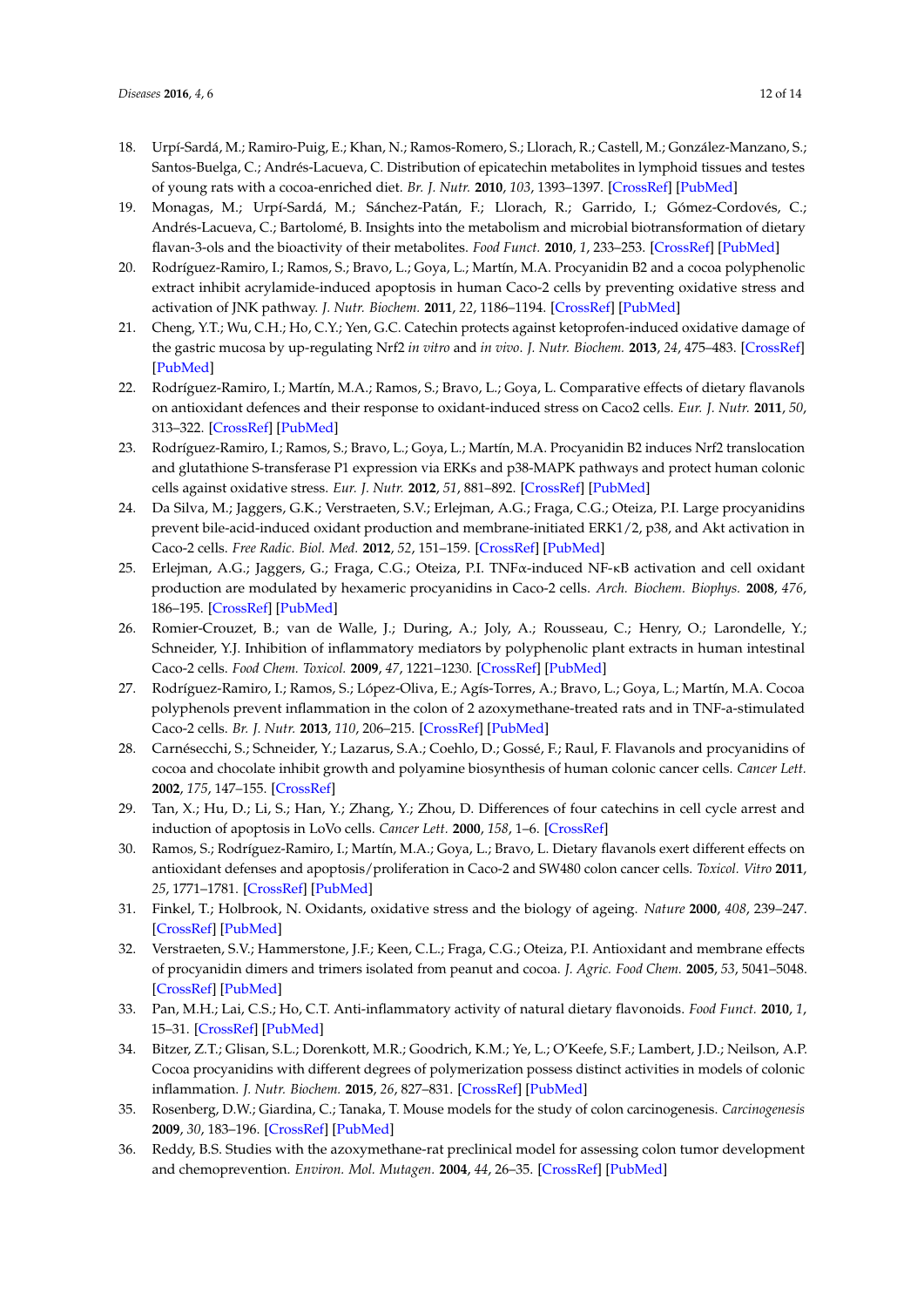- <span id="page-12-0"></span>37. Raju, J. Azoxymethane-induced rat aberrant crypt foci: Relevance in studying chemoprevention of colon cancer. *World J. Gastroenterol.* **2008**, *14*, 6632–6635. [\[CrossRef\]](http://dx.doi.org/10.3748/wjg.14.6632) [\[PubMed\]](http://www.ncbi.nlm.nih.gov/pubmed/19034964)
- <span id="page-12-1"></span>38. Weyant, M.J.; Carothers, A.M.; Dannenberg, A.J.; Bertagnoll, M.M. (+)-Catechin inhibits intestinal tumor formation and suppresses focal adhesion kinase activation in the Min/1 mouse. *Cancer Res.* **2001**, *61*, 118–125. [\[PubMed\]](http://www.ncbi.nlm.nih.gov/pubmed/11196148)
- <span id="page-12-2"></span>39. Mahmoud, N.N.; Kucherlapati, R.; Bilinski, R.T.; Churchill, M.R.; Chadburn, A.; Bertagnolli, M.M. Genotype-phenotype correlation in murine Apc mutation: Differences in enterocyte migration and response to sulindac. *Cancer Res.* **1999**, *59*, 353–359. [\[PubMed\]](http://www.ncbi.nlm.nih.gov/pubmed/9927046)
- <span id="page-12-3"></span>40. Reagan-Shaw, S.; Nihal, M.; Ahmad, N. Dose translation from animal to human studies revisited. *FASEB J.* **2007**, *22*, 659–661. [\[CrossRef\]](http://dx.doi.org/10.1096/fj.07-9574LSF) [\[PubMed\]](http://www.ncbi.nlm.nih.gov/pubmed/17942826)
- <span id="page-12-4"></span>41. Rodríguez-Ramiro, I.; Ramos, S.; López-Oliva, E.; Agís-Torres, A.; Gómez-Juaristi, M.; Mateos, R.; Bravo, L.; Goya, L.; Martín, M.A. Cocoa-rich diet prevents azoxymethane-induced colonic preneoplastic lesions in rats by restraining oxidative stress and cell proliferation and inducing apoptosis. *Mol. Nutr. Food Res.* **2011**, *55*, 1895–1899. [\[CrossRef\]](http://dx.doi.org/10.1002/mnfr.201100363) [\[PubMed\]](http://www.ncbi.nlm.nih.gov/pubmed/21953728)
- <span id="page-12-5"></span>42. Hong, M.Y.; Nulton, E.; Shelechi, M.; Hernández, L.M.; Nemoseck, T. Effects of dark chocolate on azoxymethane-induced colonic aberrant crypt foci. *Nutr. Cancer* **2013**, *65*, 677–685. [\[CrossRef\]](http://dx.doi.org/10.1080/01635581.2013.789542) [\[PubMed\]](http://www.ncbi.nlm.nih.gov/pubmed/23859035)
- <span id="page-12-6"></span>43. Pandurangan, A.K.; Saadatdoust, Z.; Esa, N.M.; Hamzah, H.; Ismail, A. Dietary cocoa protects against colitis-associated cancer by activating the Nrf2/Keap1 pathway. *BioFactors* **2015**, *41*, 1–14. [\[CrossRef\]](http://dx.doi.org/10.1002/biof.1195) [\[PubMed\]](http://www.ncbi.nlm.nih.gov/pubmed/25545372)
- <span id="page-12-7"></span>44. Saadatdousta, Z.; Pandurangana, A.K.; Sadagopanc, S.K.A.; Esa, N.M.; Ismail, A.; Mustafa, M.R. Dietary cocoa inhibits colitis associated cancer: A crucial involvement of the IL-6/STAT3 pathway. *J. Nutr. Biochem.* **2015**. [\[CrossRef\]](http://dx.doi.org/10.1016/j.jnutbio.2015.07.024) [\[PubMed\]](http://www.ncbi.nlm.nih.gov/pubmed/26355019)
- <span id="page-12-8"></span>45. Bayard, V.; Chamorro, F.; Motta, J.; Hollenberg, N.K. Does flavanol intake influence mortality from nitric oxide-dependent processes? Ischemic heart disease, stroke, diabetes mellitus, and cancer in Panama. *Int. J. Med. Sci.* **2007**, *4*, 53–58. [\[CrossRef\]](http://dx.doi.org/10.7150/ijms.4.53) [\[PubMed\]](http://www.ncbi.nlm.nih.gov/pubmed/17299579)
- <span id="page-12-9"></span>46. Arts, I.; Jacobs, D., Jr.; Gross, M.; Harnack, L.; Folsom, A. Dietary catechins and cancer incidence among postmenopausal women: The Iowa Women's Health Study (United States). *Cancer Causes Control* **2002**, *13*, 373–382. [\[CrossRef\]](http://dx.doi.org/10.1023/A:1015290131096) [\[PubMed\]](http://www.ncbi.nlm.nih.gov/pubmed/12074507)
- <span id="page-12-10"></span>47. Rossi, M.; Negri, E.; Parpinel, M.; Lagiou, P.; Bosetti, C.; Talamini, R.; Montella, M.; Giacosa, A.; Franceschi, S.; la Vecchia, C. Proanthocyanidins and the risk of colorectal cancer in Italy. *Cancer Causes Control* **2010**, *21*, 243–250. [\[CrossRef\]](http://dx.doi.org/10.1007/s10552-009-9455-3) [\[PubMed\]](http://www.ncbi.nlm.nih.gov/pubmed/20012183)
- <span id="page-12-11"></span>48. Rouillier, P.; Senesse, P.; Cottet, V.; Valleau, A.; Faivre, J.; Boutron-Ruault, M.C. Dietary patterns and the adenoma-carcinoma sequence of colorectal cancer. *Eur. J. Nutr.* **2005**, *44*, 311–318. [\[CrossRef\]](http://dx.doi.org/10.1007/s00394-004-0525-8) [\[PubMed\]](http://www.ncbi.nlm.nih.gov/pubmed/15316829)
- <span id="page-12-12"></span>49. McKelvey, W.; Greenland, S.; Sandler, R.S. A second look at the relation between colorectal adenomas and consumption of foods containing partially hydrogenated oils. *Epidemiology* **2000**, *11*, 469–473. [\[CrossRef\]](http://dx.doi.org/10.1097/00001648-200007000-00018) [\[PubMed\]](http://www.ncbi.nlm.nih.gov/pubmed/10874557)
- <span id="page-12-13"></span>50. Boutron-Ruault, M.C.; Senesse, P.; Faivre, J.; Chatelain, N.; Belghiti, C.; Méance, S. Foods as risk factors for colorectal cancer: A case-control study in Burgundy (France). *Eur. J. Cancer Prev.* **1999**, *8*, 229–235. [\[CrossRef\]](http://dx.doi.org/10.1097/00008469-199906000-00011) [\[PubMed\]](http://www.ncbi.nlm.nih.gov/pubmed/10443952)
- <span id="page-12-14"></span>51. Maskarinec, G. Cancer protective properties of cocoa: A review of the epidemiologic evidence. *Nutr. Cancer* **2009**, *61*, 573–579. [\[CrossRef\]](http://dx.doi.org/10.1080/01635580902825662) [\[PubMed\]](http://www.ncbi.nlm.nih.gov/pubmed/19838930)
- <span id="page-12-15"></span>52. Spadafranca, A.; Martinez Conesa, C.; Sirini, S.; Testolin, G. Effect of dark chocolate on plasma epicatechin levels, DNA resistance to oxidative stress and total antioxidant activity in healthy subjects. *Br. J. Nutr.* **2010**, *103*, 1008–1114. [\[CrossRef\]](http://dx.doi.org/10.1017/S0007114509992698) [\[PubMed\]](http://www.ncbi.nlm.nih.gov/pubmed/19889244)
- <span id="page-12-16"></span>53. Selmi, C.; Cocchi, C.A.; Lanfredini, M.; Keen, C.L.; Gershwin, M.E. Chocolate at heart: The anti-inflammatory impact of cocoa flavanols. *Mol. Nutr. Food Res.* **2008**, *52*, 1340–1348. [\[CrossRef\]](http://dx.doi.org/10.1002/mnfr.200700435) [\[PubMed\]](http://www.ncbi.nlm.nih.gov/pubmed/18991246)